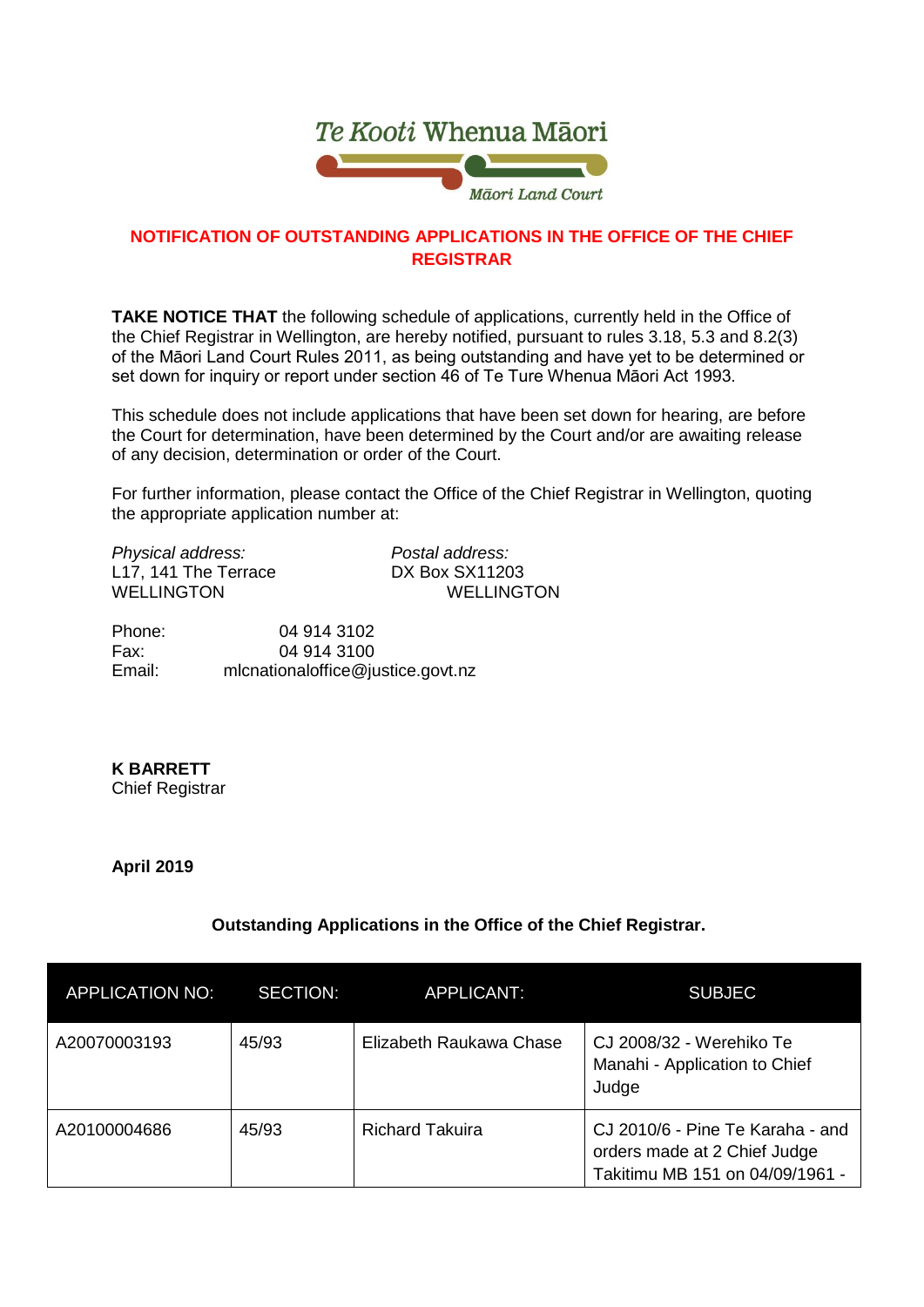|              |       |                                               | Application to the Chief Judge                                                                                                                                                                                             |
|--------------|-------|-----------------------------------------------|----------------------------------------------------------------------------------------------------------------------------------------------------------------------------------------------------------------------------|
| A20100006117 | 45/93 | Kahi Dickinson, Juliana<br>Miriama Smallman   | CJ 2010/13 - Section 4A Block IV<br>Tokaanu Township and an order<br>made at 29 Tokaanu MB 491 on<br>02/10/1950 - Application to the<br>Chief Judge                                                                        |
| A20100006483 | 45/93 | Daphne De Besten, Ronald<br><b>Jack Scott</b> | CJ 2010/15 - Haungurunguru<br>Toangina - Succession orders<br>made at 111 Napier MB 162 on<br>31 August 1977- Application to<br>Chief Judge                                                                                |
| A20100008211 | 45/93 | Wiha Tuakana, Celia<br>Morgan                 | CJ2010/84 - Winika Hawe-<br>Succession order made at 9<br>Kaitaia MB 199 on 4 September<br>1975 - Application to the Chief<br>Judge                                                                                        |
| A20100008563 | 45/93 | Deputy Registrar                              | CJ 2010/40 - Tuwairua or<br>Tuwairua Nepia or Nepia<br>Tuwairua or Wiremu Kingi<br>Raukawa and succession orders<br>made at 275 Rotorua MB 3-5 on<br>07/07/2008 - Application to the<br>Chief Judge                        |
| A20100008782 | 45/93 | Te Ata Piripi                                 | CJ 2010/41 - Te Pare Piripi or<br>Pare Piripi - and succession<br>orders made at 42 Mercer MB<br>274 dated 11 March 1964 -<br>Application to the Chief Judge                                                               |
| A20100008865 | 45/93 | Reo Puna Spooner                              | CJ 2010/42 - Hemi Puna - and<br>orders made at 133 Napier MB<br>159-161 on 22/09/1992 -<br>Application to the Chief Judge                                                                                                  |
| A20100009982 | 45/93 | Deputy Registrar                              | CJ 2010/47 - Jane Smith also<br>known as Jane McKenzie or Jane<br>Parapa or Jane Parepa or Jane<br>Fraser - an succession orders<br>made at 44 Wellington MB 228-<br>229 on 15/07/1966 - Application<br>to the Chief Judge |
| A20100010686 | 45/93 | Raukawa Manahi                                | CJ 2010/79 - Hinerongonui<br>Manahi and a succession order at                                                                                                                                                              |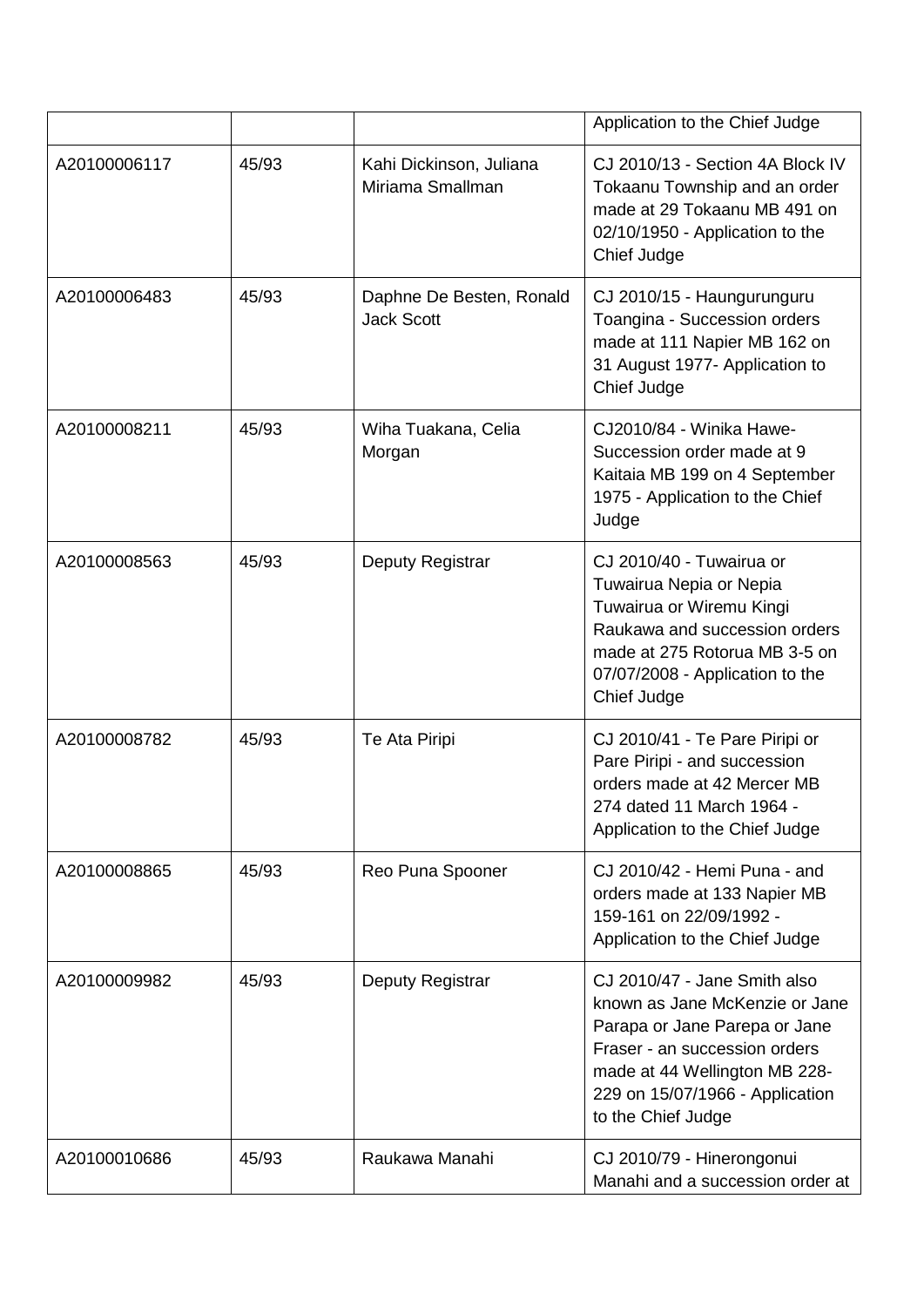|              |       |                                             | 240 Rotorua MB 167-169 dated 2<br>May 1995                                                                                                                                                                               |
|--------------|-------|---------------------------------------------|--------------------------------------------------------------------------------------------------------------------------------------------------------------------------------------------------------------------------|
| A20100011029 | 45/93 | Iwi Courtney                                | CJ 2010/52 - Ohuirua 2 - and<br>easement orders made at 74<br>Whangarei MB 93 on 29/01/93 -<br>Application to the Chief Judge                                                                                            |
| A20100011141 | 45/93 | Peggy Anne Gamble                           | CJ 2010/78 - Hopa Heremaia<br>Trust - Application to the Chief<br>Judge                                                                                                                                                  |
| A20100011859 | 45/93 | Hirini Paika Manihera                       | CJ 2010/85 - Motatau 3P,<br>Motatau 5 and Ngati Hine H2B -<br>against the Partition and Ngati<br>Hine amalgamation Order's made<br>at 50 Whangarei MB 268-294 on<br>23 December 1974 - Application<br>to the Chief Judge |
| A20100012180 | 45/93 | <b>Tracy-Lee Northcott</b>                  | CJ 2010/65 - Samuel James<br>Northcott or Samuel James<br>Northcroft or James Northcott -<br>and succession orders made at<br>93 Aotea MB 6-8 on 02/08/99 -<br>Application to the Chief Judge                            |
| A20100012577 | 45/93 | Harihari Matenga                            | CJ 2010/73 - Pona Wiremu Martin<br>Matenga – and order made at 13<br>TNTOK 84 on 12/04/1990 -<br>Application to the Chief Judge                                                                                          |
| A20110001330 | 45/93 | <b>Beverley Rewa McGhie</b><br>(nee Wilson) | CJ 2011/1 - Tamati Mihaka -<br>Application to the Chief Judge                                                                                                                                                            |
| A20110003034 | 45/93 | <b>Lucy Tapsell</b>                         | CJ 2011/12 - Pera Wikiriwhi or<br>Pera Matataia - Succession<br>orders made at 203 Rotorua MB<br>164 on 3 August 1982 -<br>Application to Chief Judge                                                                    |
| A20110004430 | 45/93 | Desree Matehaere                            | CJ 2011/13 - David Shannon<br>Hona - Application to the Chief<br>Judge                                                                                                                                                   |
| A20110005465 | 45/93 | Glenda Kay Jarrett                          | CJ 2011/19 - Ngapeeti Haora also<br>known as Lillian Ngapeeti Marsh -<br>and succession orders made at<br>44 Tauranga MB 90-91 on                                                                                        |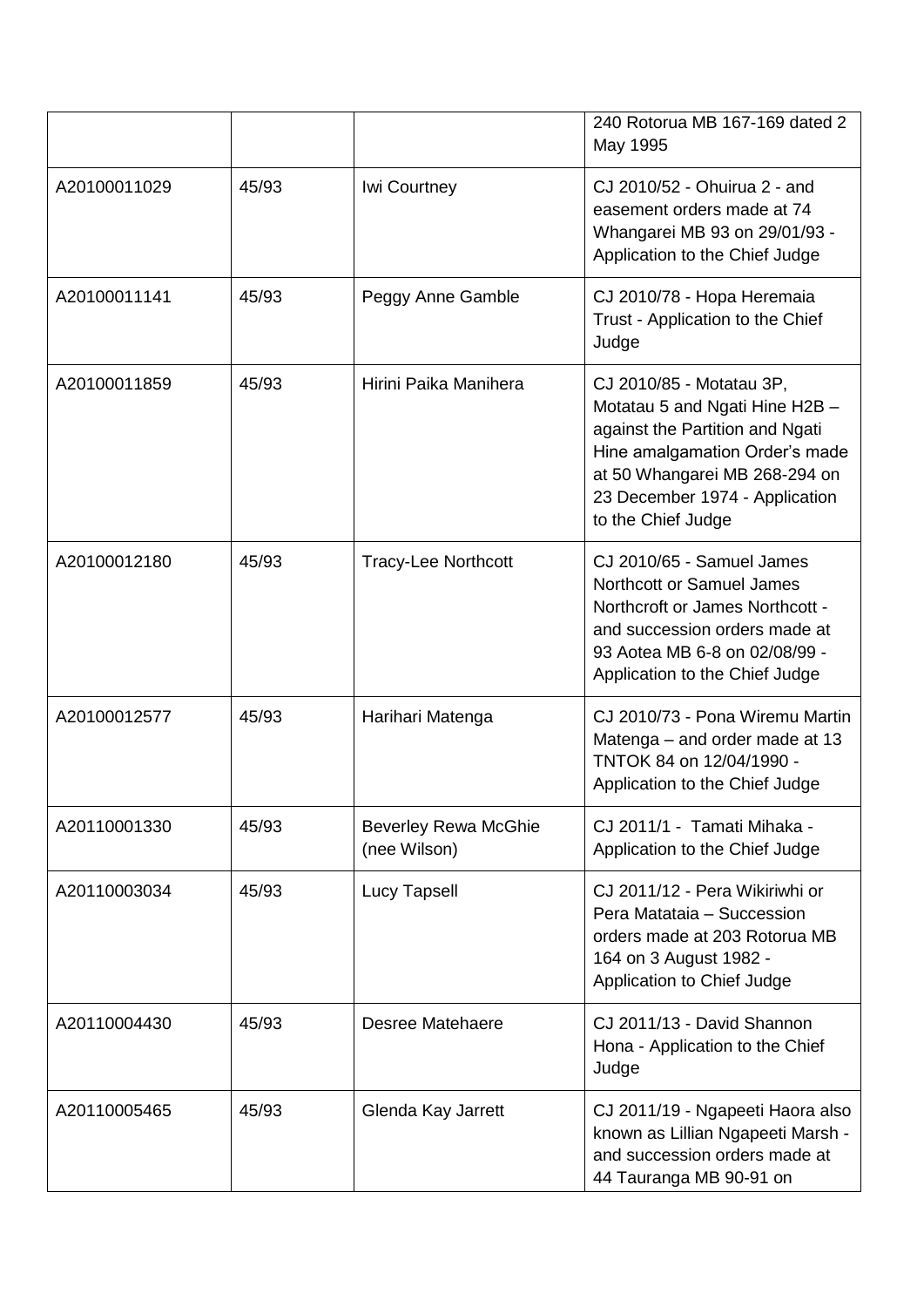|              |       |                                                                    | 11/11/1983 - Application to Chief<br>Judge                                                                                                                                                                        |
|--------------|-------|--------------------------------------------------------------------|-------------------------------------------------------------------------------------------------------------------------------------------------------------------------------------------------------------------|
| A20110006874 | 45/93 | <b>Barney Rex Ransfield</b>                                        | Tiemi Ranapiri or Tieme Ranapiri<br>or Teimi Ranapiri - Application to<br>Chief Judge                                                                                                                             |
| A20110007360 | 45/93 | Kathryn Kahu McClintock                                            | CJ 2011/30 - Rangitakia Kurukuru<br>- Application to the Chief Judge                                                                                                                                              |
| A20110011796 | 45/93 | Dennie Rautahi                                                     | CJ 2011/43 - Mohiotanga Rautahi<br>and Angianiterangi Rautahi -<br>Application to the Chief Judge                                                                                                                 |
| A20110012287 | 45/93 | Waio Turi Kui                                                      | CJ 2011/45 - Te Paea Hami Oru<br>or Te Paea Pikari Karahina - and<br>succession orders made at 1 AT<br>300-301 on 10 May 1966 -<br>Application to the Chief Judge                                                 |
| A20120003022 | 45/93 | Deputy Registrar - Te<br>Waipounamu                                | CJ 2012/01 - Hairuhe Tamihana<br>also known as Edward Thompson<br>& orders for succession made at<br>38 WAI 408 (8 October 1958) & 8<br>TWP 213-217 (6 July 2011) -<br>Chief Judge                                |
| A20120008206 | 45/93 | <b>Teresa Ellen Biddle</b>                                         | CJ 2012/13 - Teresa Onetea<br>Broughton (Biddle) also known as<br>Onetea Broughton or Teresa<br>Biddle - an succession orders<br>made at 84 Aotea MB 153-154 on<br>12/06/1998 - Application to the<br>Chief Judge |
| A20120009026 | 45/93 | <b>Phillip Thomas Phillips</b>                                     | CJ 2012/14 - Edith Iritana Phillips<br>and orders made at 26 Taitokerau<br>MB 255-263 on 11/07/2011 -<br>Application to the Chief Judge                                                                           |
| A20120009403 | 45/93 | Hinerapa Victoria Rupuha,<br>Kawe Kitemutunga<br>Dorrington Ropiha | CJ 2012/21 - Renata Te Rahui<br>Ropiha - and succession orders<br>made at 145 Napier MB 97-98 on<br>04/09/1996 - Application to the<br>Chief Judge                                                                |
| A20120010704 | 45/93 | Sharisa Marsh                                                      | CJ 2012/19 - Maude Malcomson<br>also known as Mandie<br>Malcomson and an order dated 2                                                                                                                            |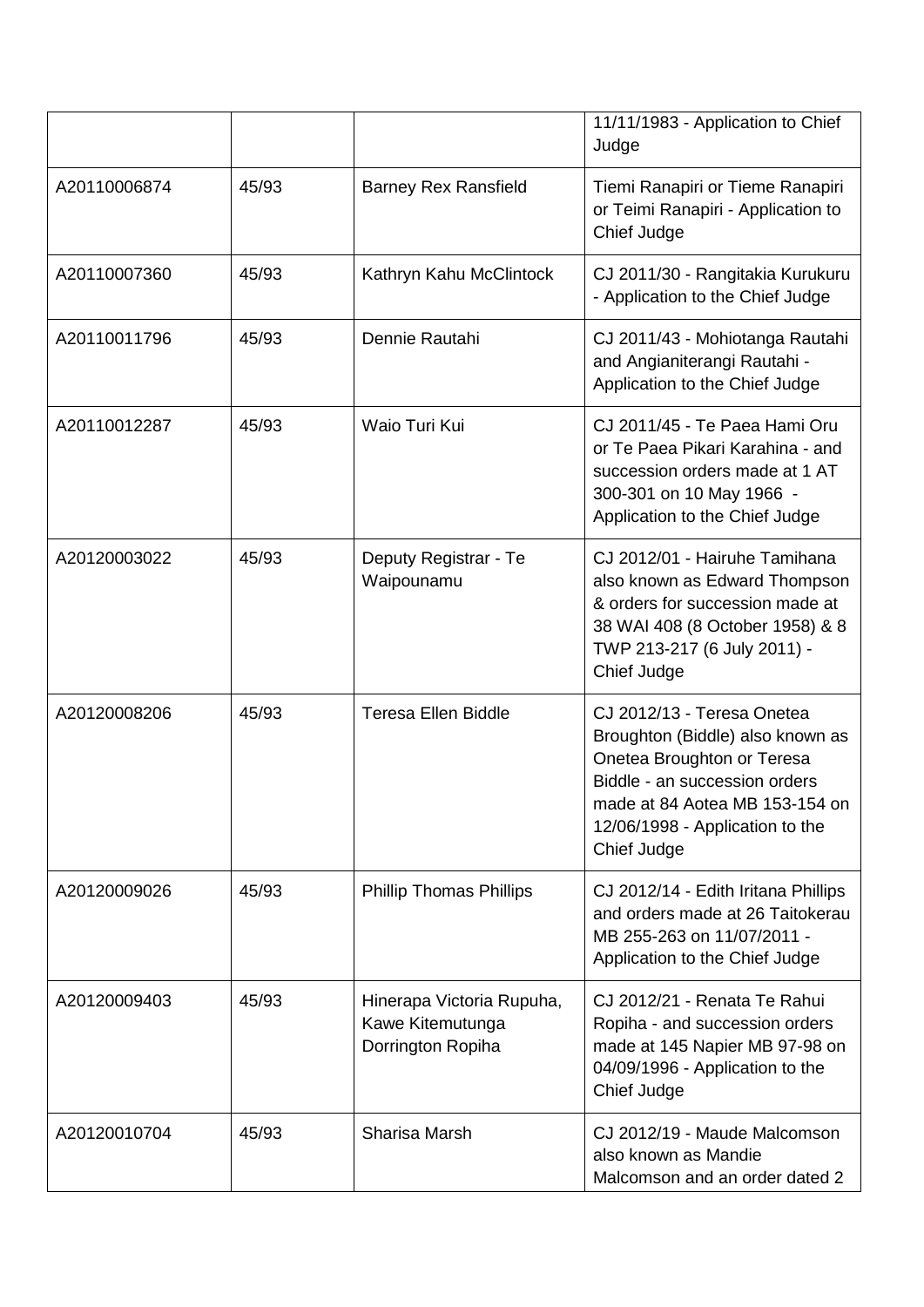|              |       |                                     | September 1975 at 62<br>Whakatane MB 16-17 -<br>Application to the Chief Judge                                                                                                 |
|--------------|-------|-------------------------------------|--------------------------------------------------------------------------------------------------------------------------------------------------------------------------------|
| A20120012358 | 45/93 | Deputy Registrar                    | CJ 2012/23 - David Bannister and<br>Order made at 1 Registrar's<br>(TWP) MB 14 dated 16 April 1970<br>- Application to the Chief Judge                                         |
| A20120012695 | 45/93 | <b>Barton Patene August</b>         | CJ 2012/30 - Thomas August also<br>known as Tuakana Harawira -<br>Order for succession made on 7<br>September 1988 at 221 Rotorua<br>MB 36 - Application to the Chief<br>Judge |
| A20120012775 | 45/93 | Leslie Wepiha-Puna                  | CJ 2012/28 - Wepiha Puna - and<br>further succession orders made<br>at100 Wairoa MB 259-260 on<br>05/05/1999 - Application to the<br>Chief Judge                               |
| A20120014463 | 45/93 | <b>Arthur Clark</b>                 | CJ 2013/9 - Meri Pi and an Order<br>made on 10 January 1911 at 16<br>South Island MB 328 -<br>Application to the Chief Judge                                                   |
| A20120014543 | 45/93 | <b>Deputy Registrar</b>             | CJ 2012/31 - Ema or Emma<br>Stevens or Miller and an order<br>made at 53 South Island MB 326-<br>328 dated 5 October 1977 -<br>Application to the Chief Judge                  |
| A20120015167 | 45/93 | Mohi Wiremu Hotene                  | CJ 2013/4 - Paratene Mita Hotene<br>- and orders dated 1 September<br>1998 and 28 January 2000 at 90<br>WHK 405-407 and 92 WHK 250-<br>251 - Application to the Chief<br>Judge |
| A20130001014 | 45/93 | Lynette Hatton,<br>Jeanette Fifield | CJ2013/3 - Mere Porotene - and<br>succession orders made at 6<br>ADWG 312 dated 12 March 1990 -<br>Application to the Chief Judge                                              |
| A20130001429 | 45/93 | <b>Rochel Nathan</b>                | CJ 2013/6 - Richard Himiona<br>Kukeme Haira or Dick Kukeme or<br>Himiona<br>Kukume<br>and<br>orders made at 65<br>succession                                                   |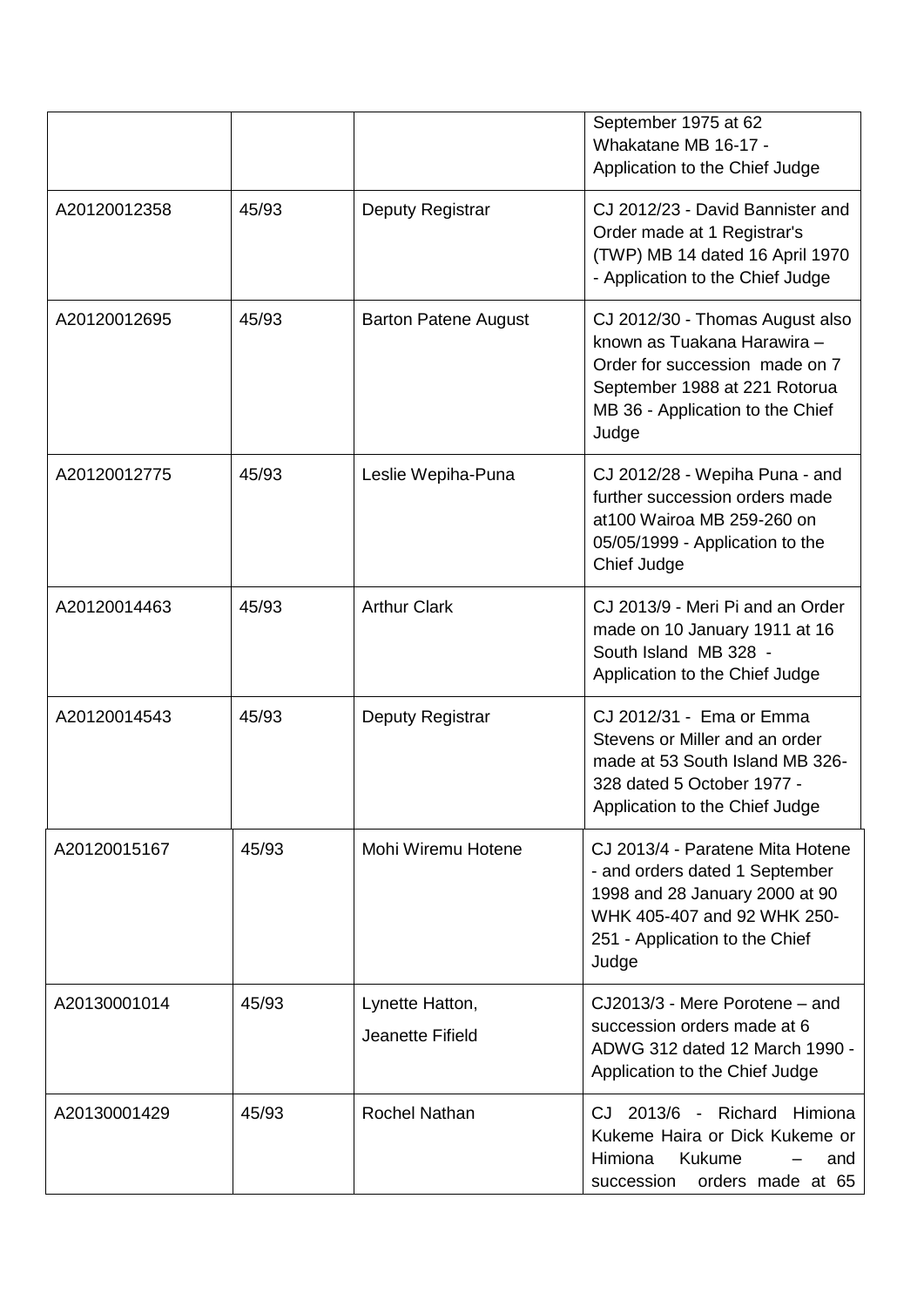|              |       |                                         | Waiariki MB 272-281 at 5/11/2012<br>- Application to the Chief Judge                                                                                                                                 |
|--------------|-------|-----------------------------------------|------------------------------------------------------------------------------------------------------------------------------------------------------------------------------------------------------|
| A20130004131 | 45/93 | <b>Aroha Reriti-Crofts</b>              | CJ 2014/3 - Merehana Pohata<br>and a succession made at 69<br>South Island MB 176-177 on 9<br>October 1987 – Application to the<br>Chief Judge                                                       |
| A20130004145 | 45/93 | Chloe Christina Hiroti                  | CJ 2013/16 - Hariata Wiari Snr -<br>and succession orders at 24<br>South Island MB 90-91on<br>19/11/1926 - Application to the<br>Chief Judge                                                         |
| A20130005902 | 45/93 | Waiuku Hunia & Ors                      | CJ 2013/24 - Joseph Tukaki or<br>Porikapa Joe Tukaki or Joseph<br>Porikapa Tukaki - Order for<br>succession made on 5 December<br>2001 at 68 Tauranga MB 106-109<br>- Application to the Chief Judge |
| A20130006201 | 45/93 | Andrea Te Whare Swinton                 | CJ 2013/35 - Allan Chisholm<br>Swinton II - and a succession<br>order made at 41 Opotiki MB 148<br>on 16 February 1967 - Application<br>to the Chief Judge                                           |
| A20130008044 | 45/93 | Angel June Te Pou                       | CJ 2013/25 - Te Kanawa Pou<br>Haereiti or Te Kanawa Te Pou -<br>and succession orders made at<br>118 Otorohanga MB 90-92 on<br>30/07/2001 - Application to the<br>Chief Judge                        |
| A20130009738 | 45/93 | Isobel McLeish, Cathy<br>Marewa Burgess | Ema Paraki and a succession<br>order dated 28 September 2009<br>at 127 WHK 92-95 - Application to<br>the Chief Judge                                                                                 |
| A20130010164 | 45/93 | Perry Mason Whaitiri                    | CJ 2013/27 - Te Rangipumamoa<br>Whaitiri aka Manny Mason or<br>Rangimamaomao Whatiri and a<br>succession order at 154 Napier<br>MB 206-208 on 16/11/1998 -<br>Application to the Chief Judge         |
| A20130010200 | 45/93 | Manaki Mona Carol Anne                  | CJ 2013/29 - Pareti Amopiu or<br>Dan London and a succession                                                                                                                                         |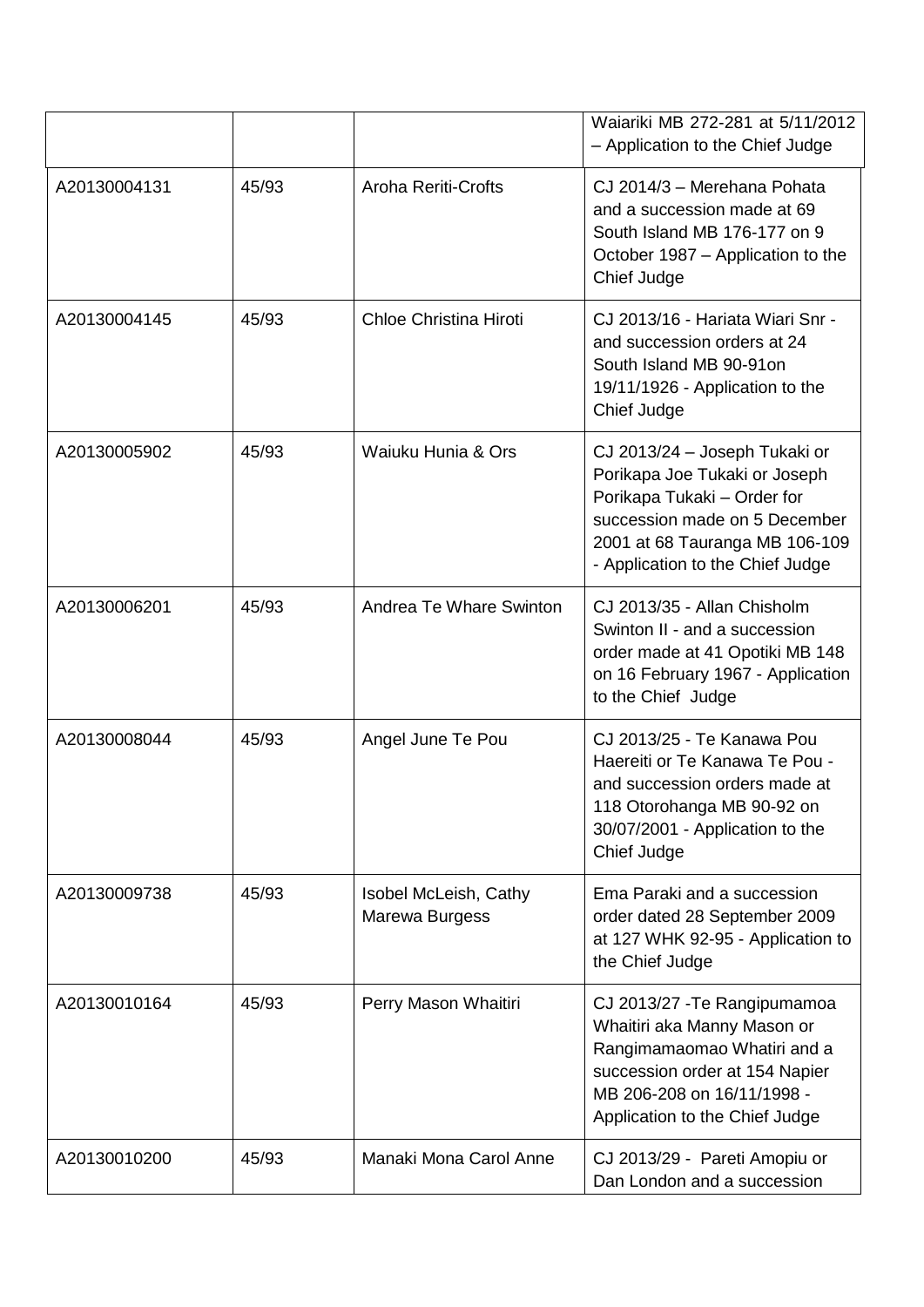|               |       | Cooper                                                 | order made at 200 Rotorua MB<br>252-256 on 21 May 1981 -<br>Application to the Chief Judge                                                                                                                                                                            |
|---------------|-------|--------------------------------------------------------|-----------------------------------------------------------------------------------------------------------------------------------------------------------------------------------------------------------------------------------------------------------------------|
| A20130010288  | 45/93 | Michael Hamlin                                         | Hami Parehe and a Vesting Order<br>at 80 Waikato MB 164 on 30<br>August 1996 - Application to the<br>Chief Judge                                                                                                                                                      |
| A201300010483 | 45/93 | Cheryl Bryers & Paula<br>Webster                       | CJ 2013/36 - Josephine Eva<br>Turehu Knox and an order for<br>succession at 15 RGWG 211<br>dated 23 August 2000 -<br>Application to the Chief Judge                                                                                                                   |
| A201300011119 | 45/93 | Deputy Registrar                                       | CJ 2013/37 - Ihaka Whakaka<br>Watene and succession<br>applications made at 48 SI 252-<br>253 on 12/10/1971 and 42 WAI<br>254-255 on 19/11/1974 -<br>Application to the Chief Judge                                                                                   |
| A20140003331  | 45/93 | Mereana Tauke Reedy                                    | CJ 2014/45 - Harataunga East No<br>4 - and an order made at 78<br>Hauraki MB 170 on 8 July 1963 -<br>Application to the Chief Judge                                                                                                                                   |
| A20140004863  | 45/93 | David Puna                                             | CJ 2014/1 - Tangoio South<br>1A, 1E, 1F, 1X, 2B, 2C, 2G, 4X, 5X,<br>6X, 7X, 8A, 8X, 9X, 10, 12B, 27I<br>and 27L Blocks - and an order<br>vesting the land in the aggregate<br>owners made at 129 Napier MB<br>31-35 on 12/02/1990 - Application<br>to the Chief Judge |
| A20140005084  | 45/93 | <b>Ruth Constance Hallett Te</b><br>Ahuru Whanau Trust | CJ 2014/2 - Ruth Constance<br>Hallett Te Ahuru - and a vesting<br>order made at 44 Aotea MB 184<br>dated 5 December 1994 in<br>respect of Opawa Rangitoto 2G<br>Block - Application to the Chief<br>Judge                                                             |
| A20140006098  | 45/93 | Jennifer Hine Robinson                                 | CJ 2014/4 - Estate of Myra Maria<br>Shadlock - and a succession<br>order and Whanau Trust order<br>made at 284 Aotea MB 187-                                                                                                                                          |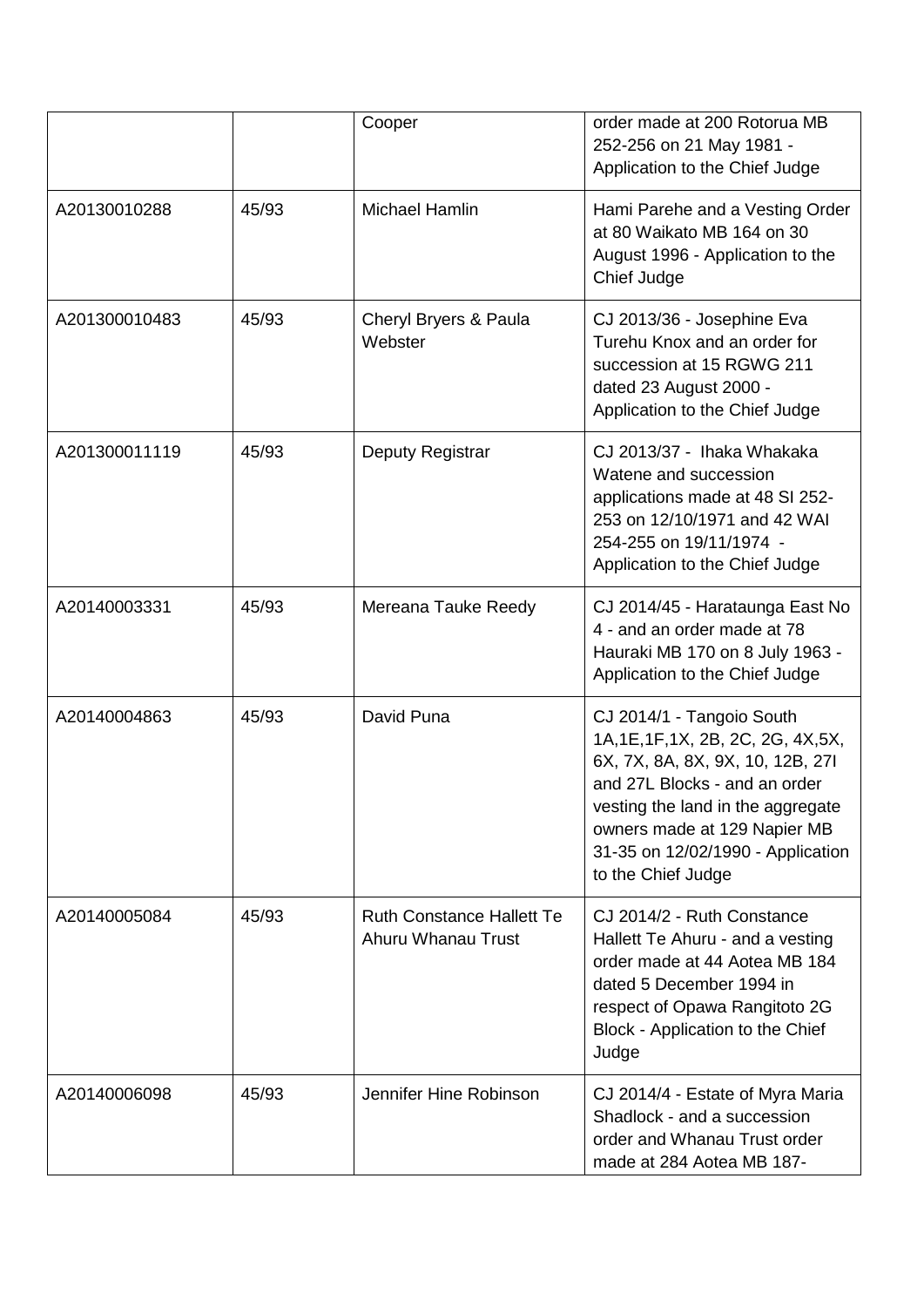|              |       |                                                               | 191 dated 23 May 2012 -<br>Application to the Chief Judge                                                                                                                                             |
|--------------|-------|---------------------------------------------------------------|-------------------------------------------------------------------------------------------------------------------------------------------------------------------------------------------------------|
| A20140006126 | 45/93 | Joseph Karaitiana                                             | CJ 2014/14 - Joseph Karaitiana<br>and an Order made at 3 Waiariki<br>MB 83-90 dated 1 March 2010 -<br>Application to the Chief Judge                                                                  |
| A20140006934 | 45/93 | Jennifer Rosalynd Rata<br>Louise Rae Rata<br>Daniel Haki Rata | CJ 2014/5 - Paretuaoroa<br>Paretekorae - and a succession<br>order at 85 Otorohanga MB 66<br>dated 06/08/1962 and Haki Rata -<br>and a succession order at 47<br>Otorhanga MB 358 dated<br>17/06/1970 |
| A20140007284 | 45/93 | Trustees Mangaiti Trust,<br>and Peter Hirawani                | CJ 2014/46 - Te Aroha Blk VII<br>and an order dated 3 June 1941<br>at 77 Hauraki MB 229-230 -<br>Application to the Chief Judge                                                                       |
| A20140007375 | 45/93 | <b>Beau Wilson</b>                                            | CJ 2014/17 - Hapeta Hau - Order<br>made at 5 July 1939 at 18 WH<br>244-247 - Application to the Chief<br>Judge                                                                                        |
| A20140008043 | 45/93 | Ngarangikaki Manuera or<br>Johnstone, Kawekura<br>Samuels     | CJ 2014/48 - Te Pokiha Hemana<br>- Succession orders made at (208<br>Rotorua MB 150 dated 24<br>January 1985) and (307 Rot 177<br>dated 26 March 2007)                                                |
| A20140008083 | 45/93 | <b>Richard Allen</b>                                          | CJ 2014/50 - Hemi Puna - and<br>succession orders made at 57<br>Napier MB 351-353 on<br>08/10/1907 - Application to the<br>Chief Judge                                                                |
| A20140008212 | 45/93 | Hapi Heketa                                                   | CJ 2014/49 - Pirihira Te Whatu<br>also known as Pirihira Heketa or<br>Renata - succession orders made<br>on 21 January 1948 (36<br>Wellington MB 301-302)                                             |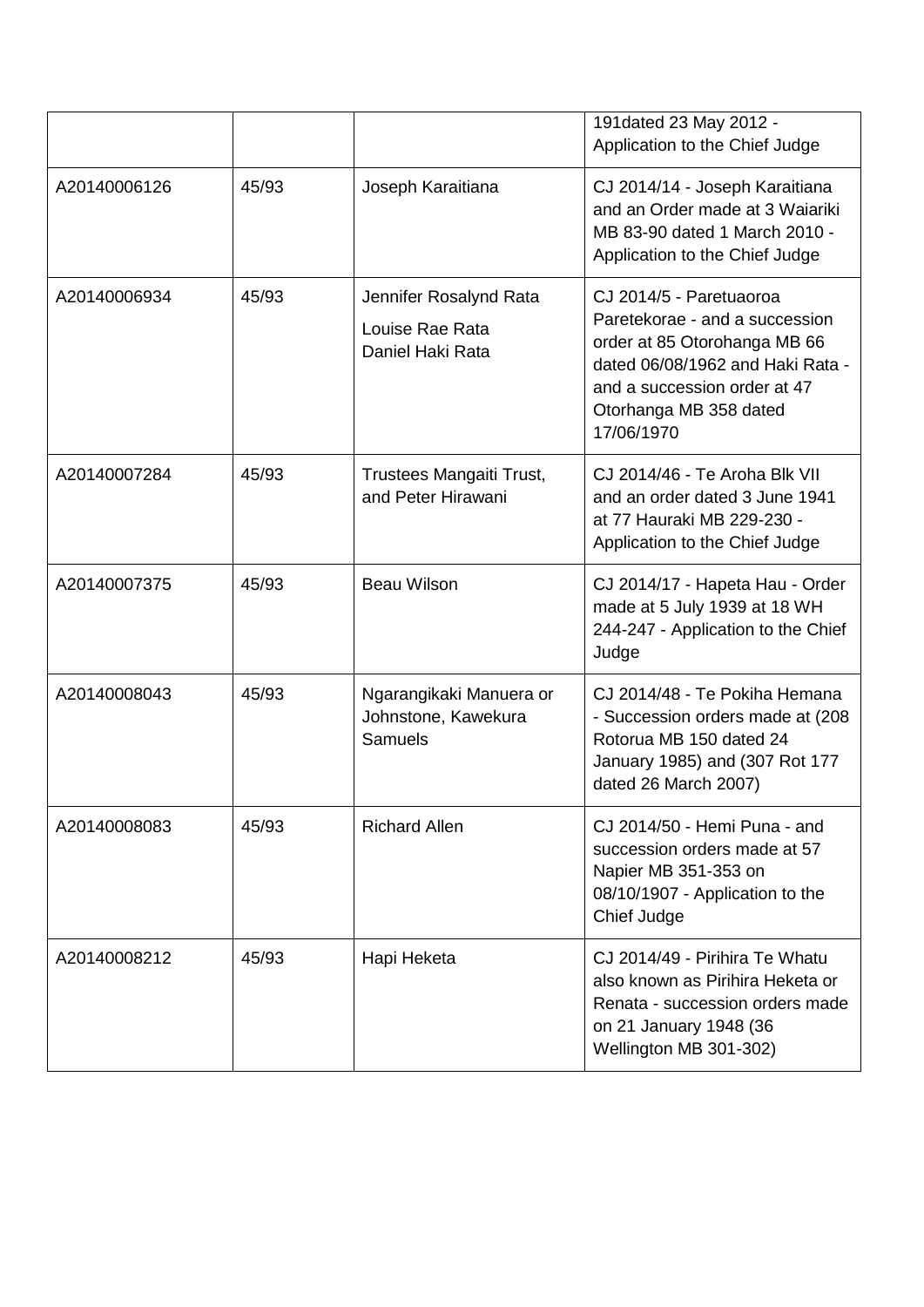| A20140008265 | 45/93 | Gloria Kororia Bourke                                     | CJ 2014/35 - Te Rauriki Omipi or<br>Mabel Te Rauriki Ormsby and<br>orders<br>dated<br>27<br>succession<br>February 1984 and 3 April 1984<br>at 44 Tauranga MB 106 and 44<br>Tauranga MB 173 - Application to<br>the Chief Judge |
|--------------|-------|-----------------------------------------------------------|---------------------------------------------------------------------------------------------------------------------------------------------------------------------------------------------------------------------------------|
| A20140008651 | 45/93 | Phyllis Nicholas; Jane<br><b>Tiwha and Andre Nicholas</b> | CJ 2014/15-Estate Walker<br>Whakaahua Kameta and<br>succession orders made on 16<br>December 2004 at 285 Rotorua<br>MB 228-240 - Application to the<br>Chief Judge                                                              |
| A20140008849 | 45/93 | Betty Louisa Regina<br>Haenga                             | CJ 2014/12 - Estates of Hana Te<br>Urupa Petiha or Hana Te Urupa<br>Patiki or Haenga; and Makahuri<br>Petiha - and a Succession order<br>made at 60 GIS MB 315-322 on<br>11 March 1963 - Application to<br>the Chief Judge      |
| A20140009118 | 45/93 | Ernest John Kaharunga<br><b>Butcher</b>                   | CJ 2014/21-Maketu A Section<br>58B - confiscation of land at 83<br>Rotorua MB 36-120 on 18<br>February 1933 and vesting order<br>dated 23 October 1997 at 247<br>Rotorua MB 86-105 to the Arawa<br><b>District Trust Board</b>  |
| A20140009177 | 45/93 | Gloria Burke                                              | CJ 2014/13 - Piri Rewa Whaiapu -<br>succession order made on 23<br>June 2004 (282 Rotorua MB 9-<br>13)                                                                                                                          |
| A20140009320 | 45/93 | Ivy Waitangi Kapua                                        | CJ 2014/24 - Paora te Hiko also<br>known as Ngamotu Paora or Te<br>Koti Paora and a succession<br>order dated 24 September 1975<br>at 178 Rotorua MB 128-129 -<br>Application to the Chief Judge                                |
| A20140009323 | 45/93 | Derek Francis Wignall                                     | CJ 2014/25 - Charlotte Hariata<br>Himiona also known as Hariata<br>Himiona and order dated 2 May<br>1994 at 86 Whakatane MB 293-<br>295 - Application to the Chief                                                              |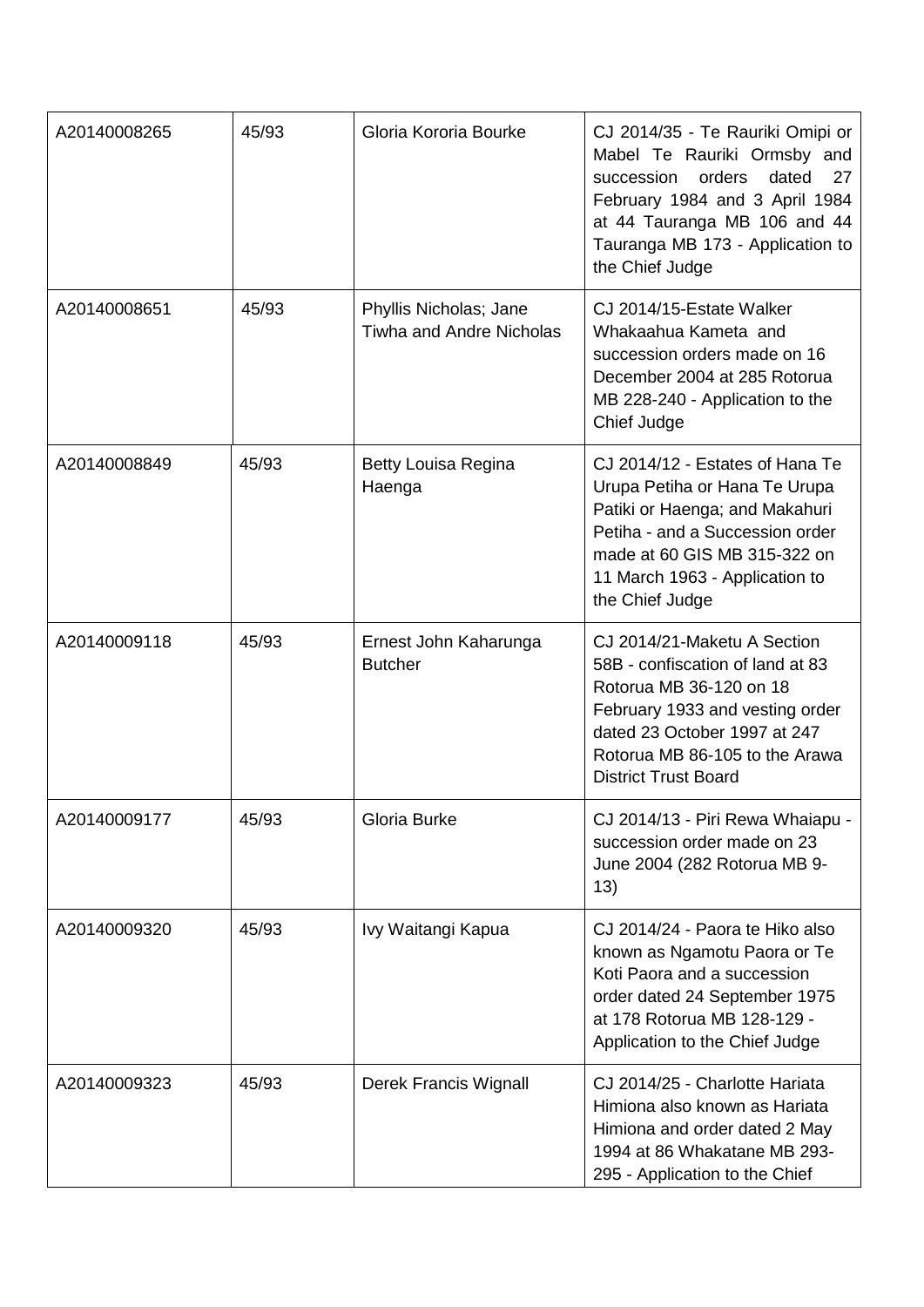|              |       |                                     | Judge                                                                                                                                                                                                                                                                                            |
|--------------|-------|-------------------------------------|--------------------------------------------------------------------------------------------------------------------------------------------------------------------------------------------------------------------------------------------------------------------------------------------------|
| A20140009376 | 45/93 | Moari Maraea Puia & Ors             | CJ 2014/22 - Mihikore Wiremu<br>also known as Mihikore Hurae or<br>Mihikone Tewhata Wiremu or<br>Mihikore Wiremu Te whata or<br>Connstance (Connie) Hurae or<br>Constance (Connie) Puia and an<br>order dated 25 October 2001 at<br>96 South Island MB 54-58 -<br>Application to the Chief Judge |
| A20140009454 | 45/93 | Catherine Mary Katerina<br>Faulkner | CJ 2014/27 - Keatahu Kea Tauhu<br>Kingi and an order made at 3<br>Waiariki MB 174-177 dated 1<br>March 2010 - Application to the<br>Chief Judge                                                                                                                                                  |
| A20140009834 | 45/93 | Deputy Registrar                    | CJ 2014/26 - Rewi Maniapoto<br>(Manga) - and a succession order<br>made at 52 Otorohanga MB 140-<br>142 on 09/11/1910 - Application<br>to the Chief Judge                                                                                                                                        |
| A20140010125 | 45/93 | Luana Paamu                         | CJ 2014/29 - Heretaniwha or<br>Here Taniwha - and an order<br>made at 47 Aotea MB 60-61 on<br>27/2/1995 - Application to the<br>Chief Judge                                                                                                                                                      |
| A20140010964 | 45/93 | Marlene Thelma McDonald             | CJ 2014/40 - Estate of Lawrence<br><b>Edward Charles Lowe or Charles</b><br>Edward Lowe and a<br>determination as to interests on<br>the Titi Islands made at 158<br>Napier MB 253-254 on<br>08/12/1999 - Application to the<br>Chief Judge                                                      |
| A20140012104 | 45/93 | Deputy Registrar                    | CJ 2014/28 - Pakanae 2V Block<br>and the Wi Tamati Riki Pairama<br>Whanau Trust - orders made at<br>12 AT(S) 39 on 12/10/04, 17<br>AT(S) 10 on 18/02/08, 26 NE<br>221-223 on 6/09/06 and 68 TTK<br>149-155 on 23/09/13-Application<br>to the Chief Judge                                         |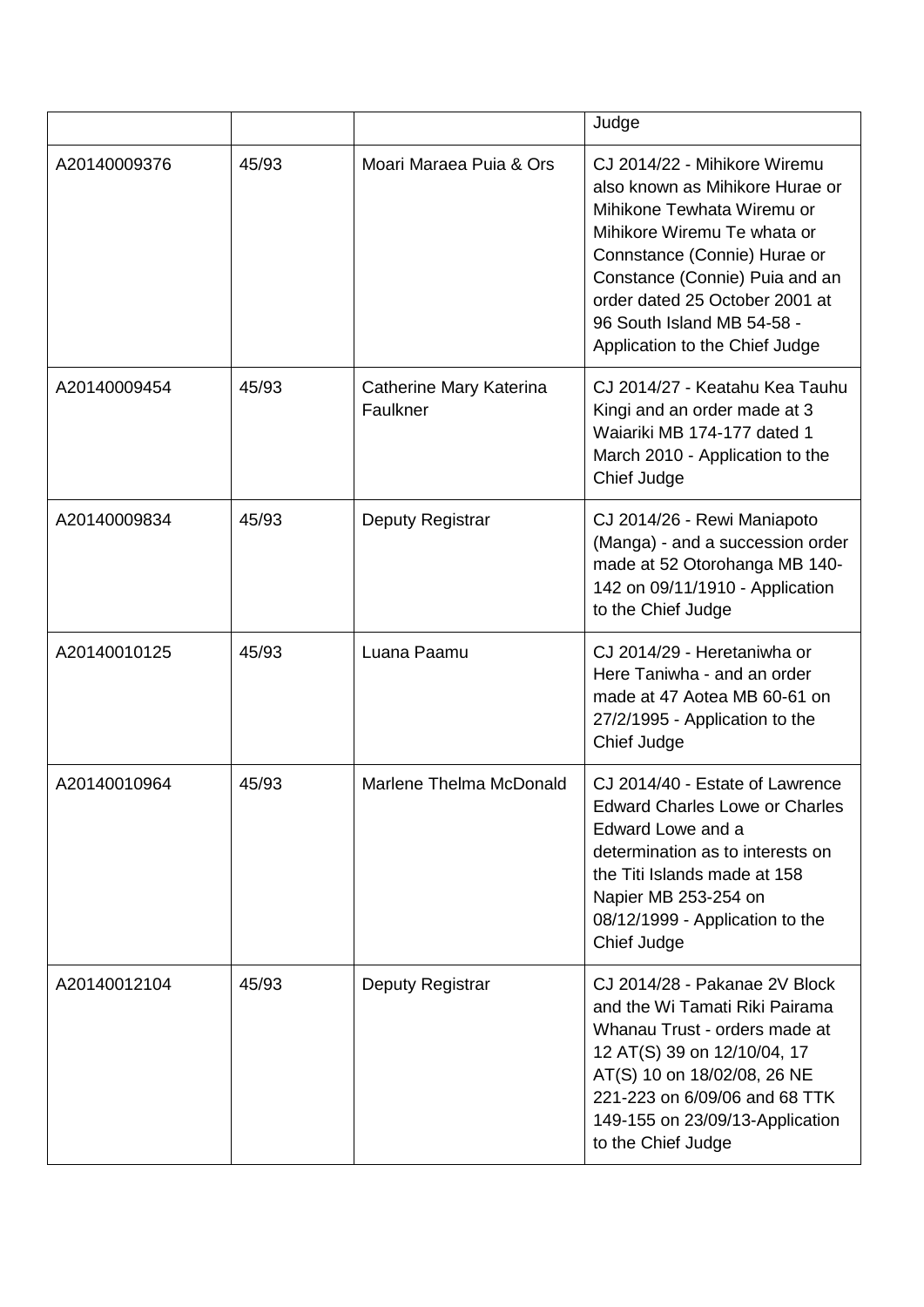| A20140012356 | 45/93 | Keho Teddy Taiatini                  | CJ 2014/32 - Rangikauariro<br>Taiatini and Te Karaka No 1A<br>block - and an order made at 89<br>WAR 46-51 on 17 December<br>2013 - Application to the Chief<br>Judge      |
|--------------|-------|--------------------------------------|----------------------------------------------------------------------------------------------------------------------------------------------------------------------------|
| A20140012542 | 45/93 | <b>Hunter Hauraki Shortland</b>      | CJ 2014/31 - Kaikou 3 Lot 8A and<br>a vesting order made at 92<br>Whangarei MB 121-122 on<br>05/06/2001- Application to the<br>Chief Judge                                 |
| A20140012722 | 45/93 | John Aldridge, Kuini Te<br>Miha-Ryan | CJ 2014/52 - Peti Huntly and an<br>order dated 27 September 1912<br>at 7 Nelson MB 112 - Application<br>to the Chief Judge                                                 |
| A20140012788 | 45/93 | Martha Hingaia Manga                 | CJ 2014/33 - John Hingaia Te<br>Kaute and a succession order<br>dated 7 July 1999 at 88 Waikato<br>MB 3 - Application to the Chief<br>Judge                                |
| A20140012912 | 45/93 | Te Reora Tareha Puna                 | CJ 2014/41 - Te Paea Tiaho<br>Bartlett - and a vesting order<br>made at 5 Registrar Takitimu MB<br>52 on 16/12/1983 - Application to<br>the Chief Judge                    |
| A20150001232 | 45/93 | Deputy Registrar                     | CJ 2015/4 - Wharekauri 1G 10A<br>4A Block - and vesting orders<br>made at 8 Chatham Island MB<br>72-73 on 02/12/2004 - Application<br>to the Chief Judge                   |
| A20150001475 | 45/93 | <b>Matire Maikuku</b>                | CJ 2015/1 - Rapaere Aperahama<br>Te Orikena aka Robert Abraham -<br>against orders made at 30<br>Hauraki MB 175 on 13 November<br>1961 - Application to the Chief<br>Judge |
| A20150001847 | 45/93 | Herbert Roger Hill                   | CJ 2015/13 - William Cooper -<br>and orders made at 282 Rotorua<br>MB 117-119 dated 6 July 2004 -<br>Application to the Chief Judge                                        |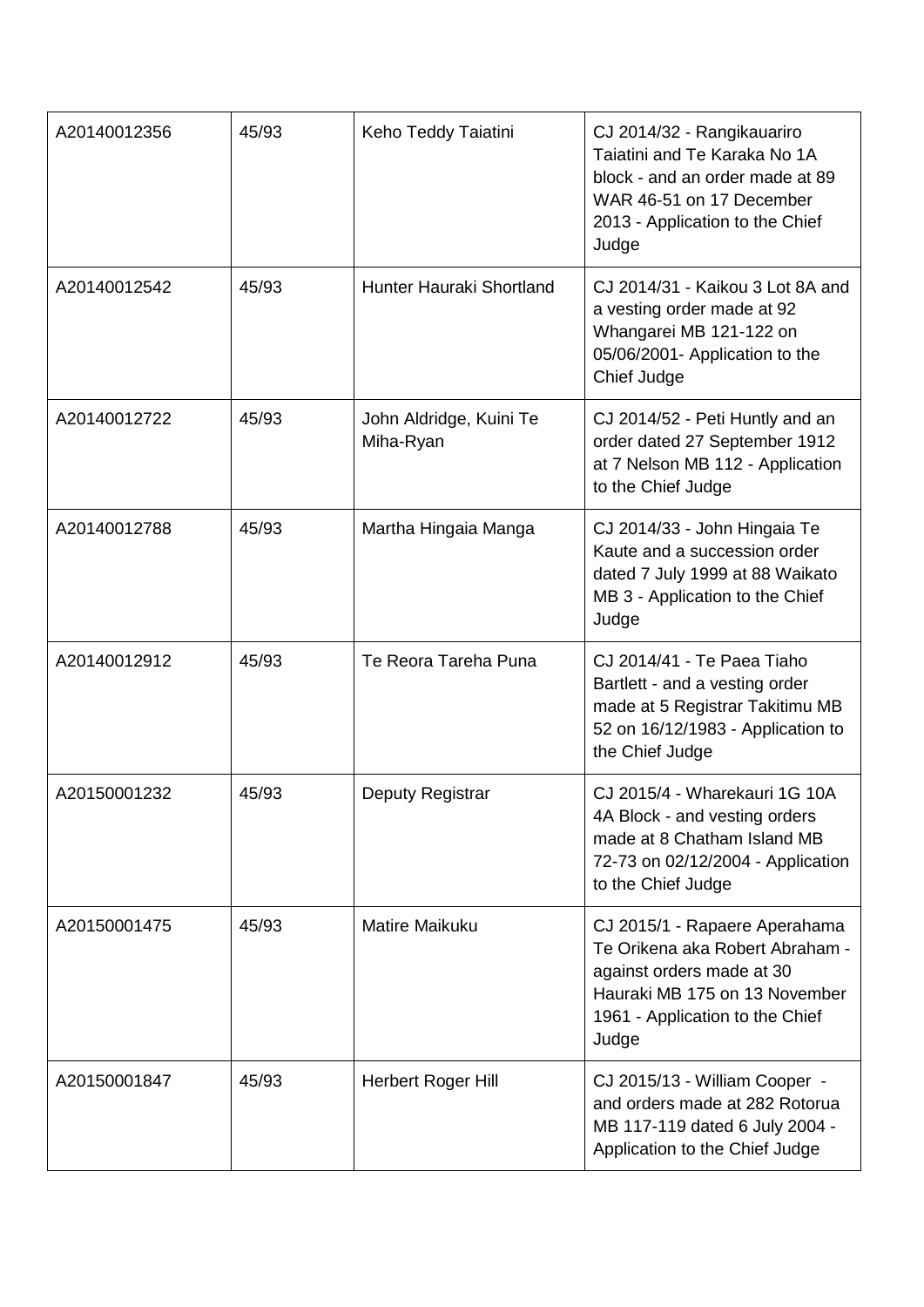| A20150001932 | 45/93 | M Taurua                               | CJ 2015/26 - Piatarihi Taurua -<br>and a succession order made at<br>36 Bay of islands MB 265-267 on<br>16 July 1957 - Application to the<br>Chief Judge                                                               |
|--------------|-------|----------------------------------------|------------------------------------------------------------------------------------------------------------------------------------------------------------------------------------------------------------------------|
| A20150002087 | 45/93 | <b>Gloria Martin</b>                   | CJ 2015/8 - Ngahe Martin or<br>Ngahi Martin - and a succession<br>order made at 165 Napier MB 48<br>on 30 November 2001 -<br>Application to the Chief Judge                                                            |
| A20150002427 | 45/93 | <b>Beau Wilson</b>                     | CJ 2015/27 - Oue 2B2C - and<br>order made at 18 WH 244-247,<br>13 WH 192, 18 WH 145-146, 25<br>WH 49-54, 25 WH 69-71, 20 WH<br>14, TKT 434A-R5/311, 1 WH(s)<br>318 and 28 AT 60-62 -<br>Application to the Chief Judge |
| A20150002600 | 45/93 | Sharon Hohepa                          | CJ 2015/12 - Pakuri Rangiheuea<br>and succession orders made at<br>325 Rotorua MB 4-22 on 21 May<br>2008 - Application to the Chief<br>Judge                                                                           |
| A20150003124 | 45/93 | Niwa Nuri, Ranea Nuri                  | CJ 2015/29 - Piri Tuari -against<br>an order made on 9 June 1915 (4<br>TKA 273-274) - Application to the<br>Chief Judge                                                                                                |
| A20150004101 | 45/93 | Wiremu Kingi Te Awe Awe                | CJ 2015/19 - Pipi Rakena or Pipi<br>Te Awe Awe - and a vesting order<br>made at 81 Otaki MB 265-266<br>dated 06/11/1978 - Application to<br>the Chief Judge                                                            |
| A20150004145 | 45/93 | <b>Richard Edward Oliver</b><br>Wereta | CJ 2015/20 - Ngahuia Enid<br>Dardanella Wereta - and a<br>succession order made at 78<br>Otaki MB 268-269 dated<br>11/07/1974 - Application to the<br>Chief Judge                                                      |
| A20150004165 | 45/93 | <b>Susan Anne Stewart</b>              | CJ 2015/21 - Charles Alexander<br>Petley and an order made at 83 T<br>27-28 on 11 October 2005 -<br>Application to the Chief Judge                                                                                     |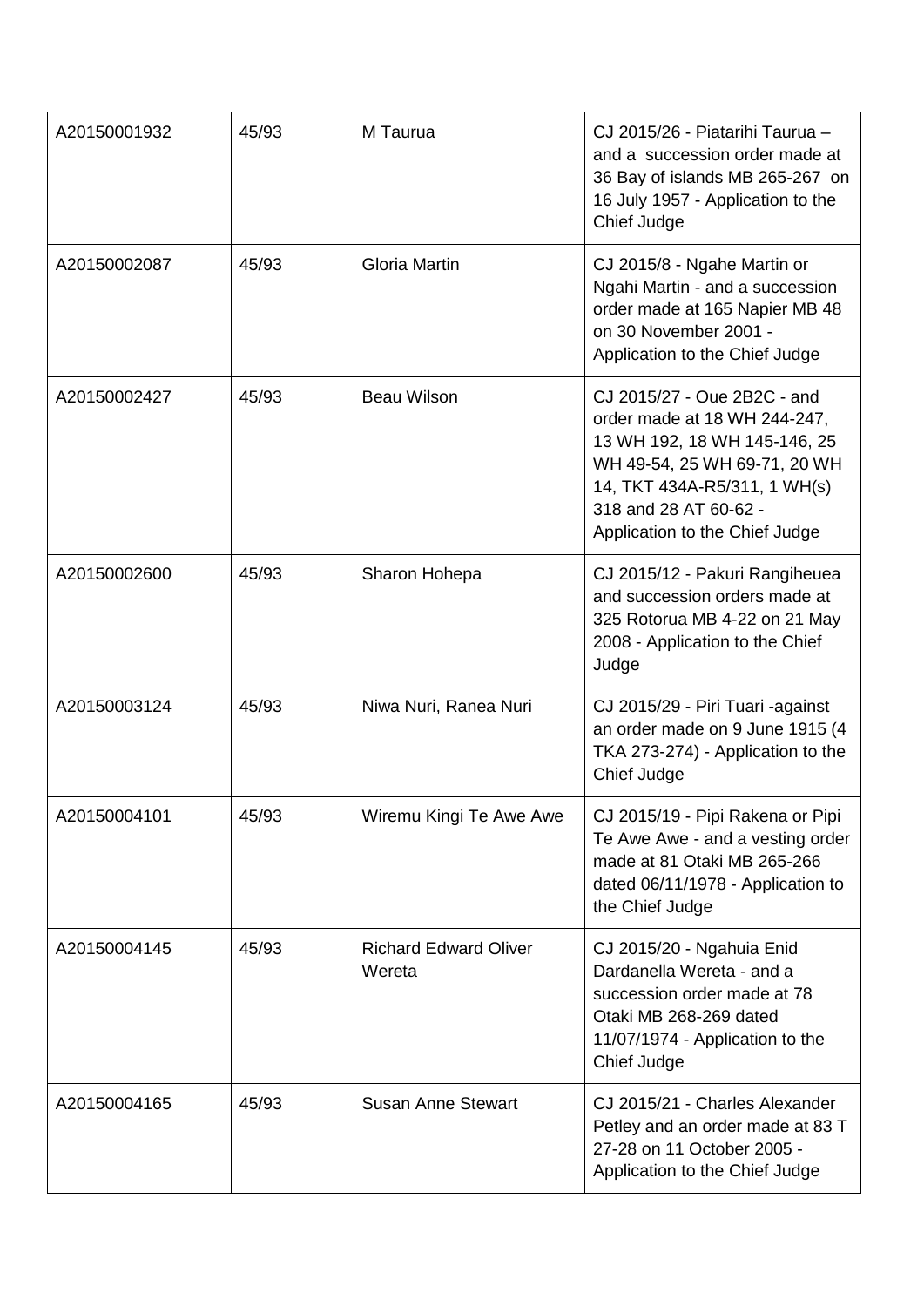| A20150004218 | 45/93 | Laurence Murray                                 | CJ 2015/22 - Mata Kareka or<br>Maata Kirihorea - against an<br>order for succession made on 28<br>August 2008 at 133 Waikato MB<br>93-96 - Application to the Chief<br>Judge                  |
|--------------|-------|-------------------------------------------------|-----------------------------------------------------------------------------------------------------------------------------------------------------------------------------------------------|
| A20150004234 | 30/93 | Erana Bayne                                     | S30/93 - Ngati Rehua Ngati Wai<br>ki Aotea Trust Board - Application<br>to determine representation of the<br>islands and rock outcrops in the<br>environs of Aotea (Great Barrier<br>Island) |
| A20150004264 | 45/93 | Waitangi Kupenga                                | CJ 2015/23 - Rawiri Turitakoto<br>Wakefield - against a succession<br>order on 32 Aotea MB 235-236<br>dated 5 July 1993 (32 Aotea MB<br>235-236) application to the Chief<br>Judge            |
| A20150005463 | 45/93 | Bella Tehei, Nati Lewis,<br>Moana Thompson      | CJ 2015/36 - Taiparoro Hirini -<br>Order for succession made on 6<br>December 2004 at 86 Opotiki MB<br>254-258 - Application to the Chief<br>Judge                                            |
| A20150005614 | 45/93 | <b>Maketino Mucalo</b>                          | CJ 2015/39 - Neri Te Waru and a<br>succession order made at 1<br>Rawene MB 36 on 12 November<br>1970 - Application to the Chief<br>Judge                                                      |
| A20150005959 | 45/93 | Raiha Allen                                     | CJ 2015/41 - Wenetia Te Amo or<br>Paiahi - and a succession order<br>made at 34 Taupo MB 300 on<br>12/12/1955 - Application to the<br>Chief Judge                                             |
| A20150006071 | 45/93 | Mary Joss                                       | CJ 2015/40 - Amopo Te Atatu or<br>Whakaturou or Kohu - and a<br>succession order made at 29<br>Tauranga MB 355 on 22 May<br>1969 - Application to the Chief<br>Judge                          |
| A20150006177 | 45/93 | Fletcher Tahere, Toko<br>Tahere, Kenneth Brown, | CJ2015/42 - Rangihamama Topu<br>Block - and an amalgamation                                                                                                                                   |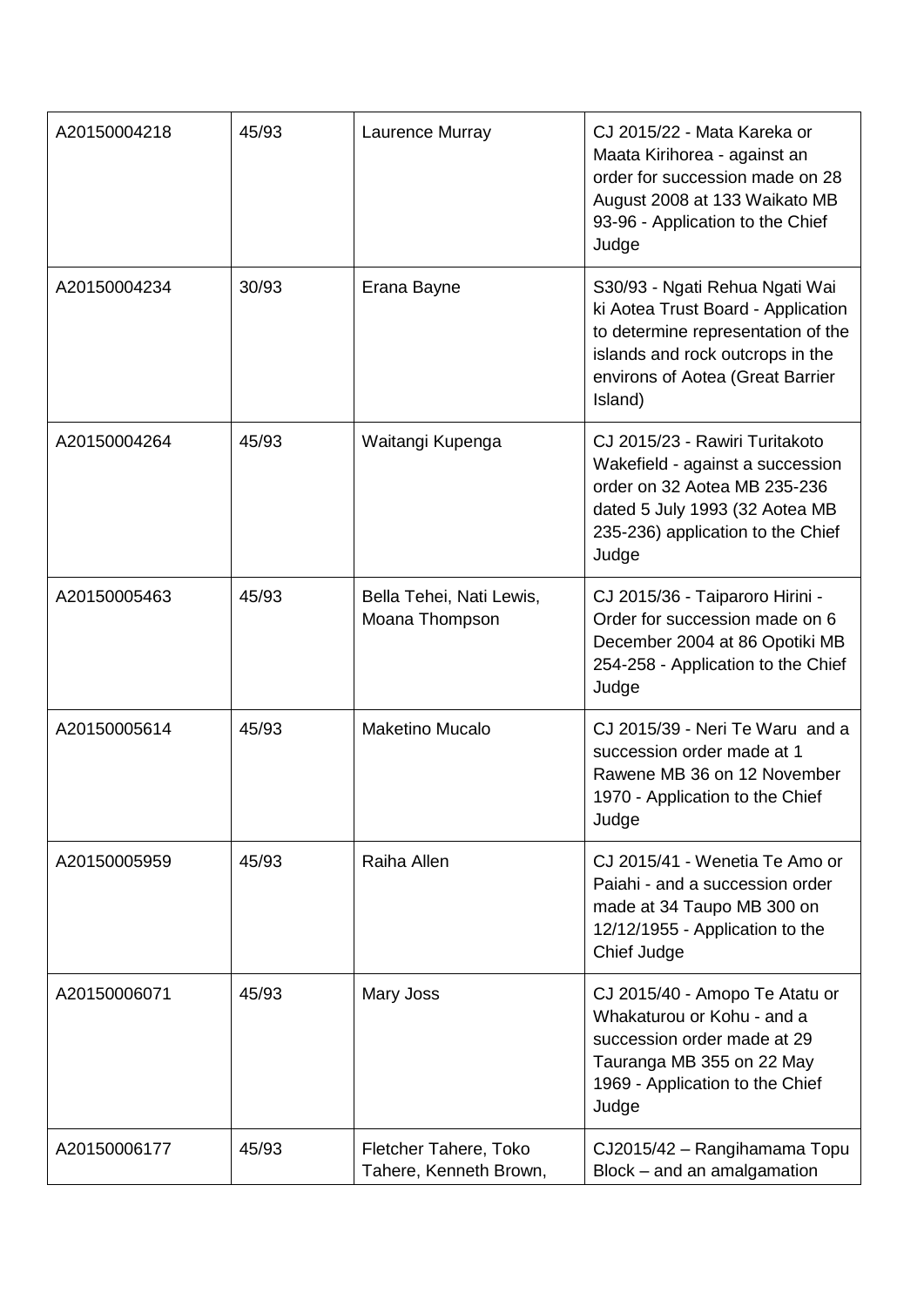|              |       | Canadia Tahere                                                 | order at 36 Bay of Islands MB<br>274-275 dated 11/05/1961 and<br>(36 BI 283-289 31/05/1961) and<br>(36 BI 341-342 dated 30/06/1961)<br>- Application to the Chief Judge                                                                                                                               |
|--------------|-------|----------------------------------------------------------------|-------------------------------------------------------------------------------------------------------------------------------------------------------------------------------------------------------------------------------------------------------------------------------------------------------|
| A20150006488 | 45/93 | Jacqueline Tierney                                             | CJ 2015/43 - Moera Wi Te Kaaho<br>- and a succession order at 110<br>Whanganui MB 231-232 on<br>20/10/1953 - Application to the<br>Chief Judge                                                                                                                                                        |
| A20160001213 | 45/93 | Wayne Hapi                                                     | CJ 2016/1 - Haana Taura Matangi<br>also known as Hana Taura<br>Loveridge or Hana Taura<br>Loveridge or Hanataura<br>Loveridge or Hana Loveridge or<br>Hannah Matangi or Haana<br>Matangi - and a succession order<br>made at 97 Aotea MB 148-149 on<br>06/04/2000 - Application to the<br>Chief Judge |
| A20160001386 | 45/93 | George Whareaitu<br>Ngataierua Te Kere and<br>Nathan Dean Peri | CJ 2016/2 - Part Tawata No. 2 -<br>and an order setting apart Part<br>Tawata No.2 as a Māori<br>Reservation made on 15<br>November 1984 at 67 Tokaanu<br>(ATK) 303-305 - Application to the<br>Chief Judge                                                                                            |
| A20160001527 | 45/93 | Ritihia Tairawhiti Totorewa                                    | CJ 2016/3 - Te Kumi A 29 & Ors -<br>and an order vesting interests in<br>Ahu Whenua Trustees made at<br>79 Waikato MB 31 dated 17<br>January 1996 and an order<br>creating a trust at 130<br>Otorohanga MB 66 dated 26<br>March 2007 - Application to the<br>Chief Judge                              |
| A20160001640 | 45/93 | Una Airini Graham                                              | CJ 2016/4 - Petaira Marino - and<br>a succession order made at 11<br>Auckland (Succession) MB 266-<br>270 on 24/08/2004 - Application<br>to the Chief Judge                                                                                                                                           |
| A20160001791 | 45/93 | <b>Michael Manning</b>                                         | CJ 2016/5 - Kukuwhero also                                                                                                                                                                                                                                                                            |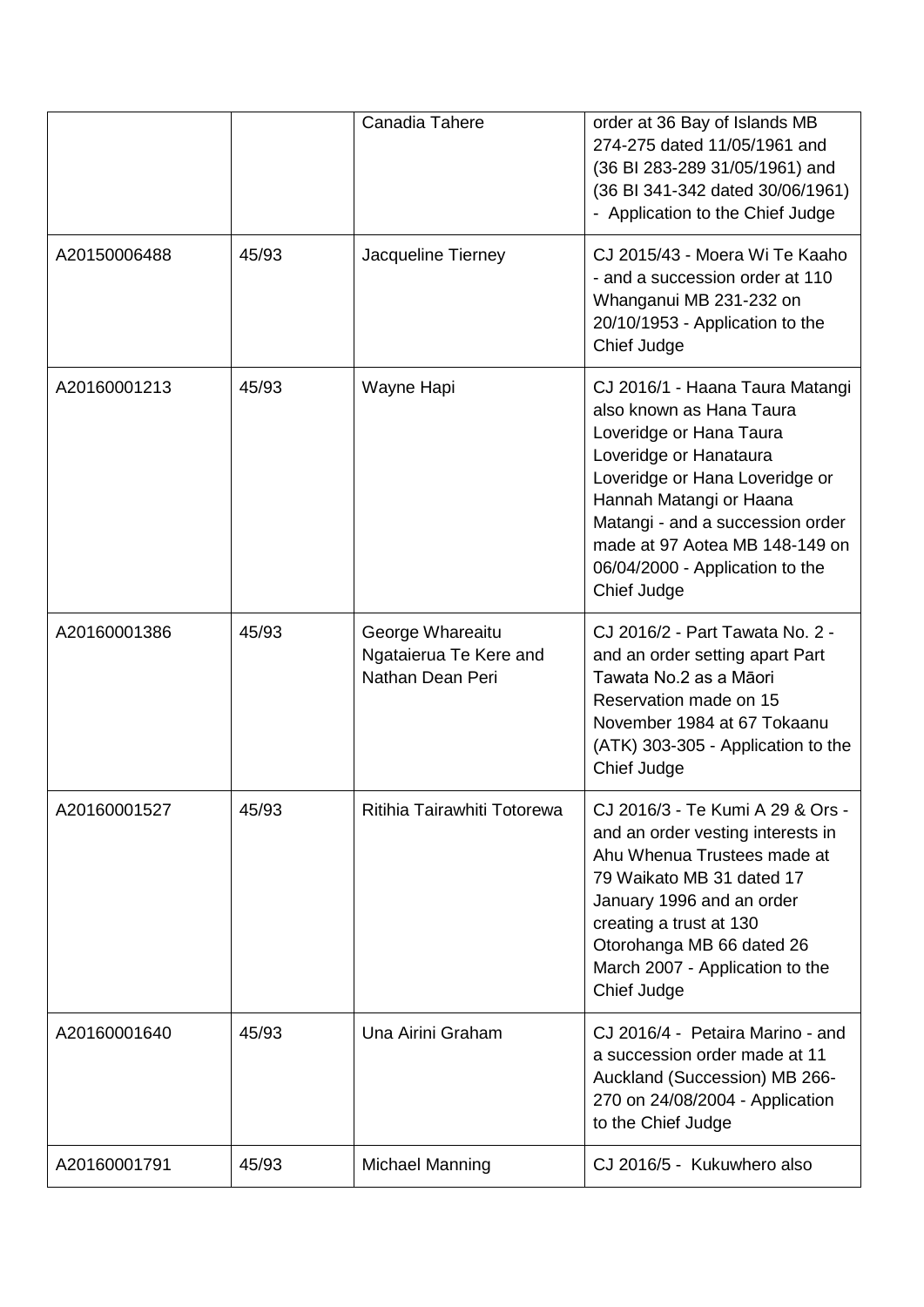|              |       |                                                     | known as Maraea Waaka or<br>Tarawhata - Succession order<br>made on 25 June 1969 (45 South<br>Island MB 99-100) - Application to<br>the Chief Judge                                                                                        |
|--------------|-------|-----------------------------------------------------|--------------------------------------------------------------------------------------------------------------------------------------------------------------------------------------------------------------------------------------------|
| A20160002073 | 45/93 | Mama Tuhe Turangi Au<br><b>Violet Rehu</b>          | CJ 2016/6 - Wano Rehu - and a<br>succession order made at 44<br>Taitokerau MB 84-90 dated 18<br>June 2012 - Application to the<br>Chief Judge                                                                                              |
| A20160002329 | 45/93 | Lawrence Niao                                       | CJ 2016/7 - Otonga Whanau<br>Trust - and vesting orders made<br>at 96 Waiariki MB 278-292 on<br>02/05/2014 - Application to the<br>Chief Judge                                                                                             |
| A20160002381 | 45/93 | Mikaera Hehe Higgins                                | CJ 2016/13 - Hauriri Kere and an<br>order for succession made at 37<br>Opotiki MB 288 on 7 August 1962<br>- Application to the Chief Judge                                                                                                 |
| A20160002458 | 45/93 | Alonay Doris Te Huia                                | CJ 2016/10 - Mervyn Mataahua Te<br>Huia - against a succession order<br>at 79 Taupo MB 143-146 (3 May<br>2004) - Application to the Chief<br>Judge                                                                                         |
| A20160002459 | 45/93 | <b>Barbara</b><br>Taniora<br>and<br>Barbara K Moana | CJ 2016/11 - Estate of Taniora Te<br>and vesting orders<br>Kohinga -<br>made at 162 Rotorua MB 210 (28<br>October 1971) - Application to the<br>Chief Judge                                                                                |
| A20160002601 | 45/93 | Richard Kohinga                                     | CJ.<br>2016/17<br>Tiroa C<br>$\sim$<br>and<br>Tuaropaki D2- against succession<br>orders at 90 Ot 384 dated 7<br>December 1971 - Application to<br>the Chief Judge                                                                         |
| A20160002618 | 45/93 | Richard Kohinga                                     | CJ 2016/18 - Estate Te Kohinga<br>Taniora against succession orders<br>at 1 ADWM 100 (1 December<br>1971) 90 OTR 384 (7 December<br>1971) 1 AD 229 (23 August 1973)<br>and 167 Rotorua MB 252-253 (16<br>March1974) - Application to Chief |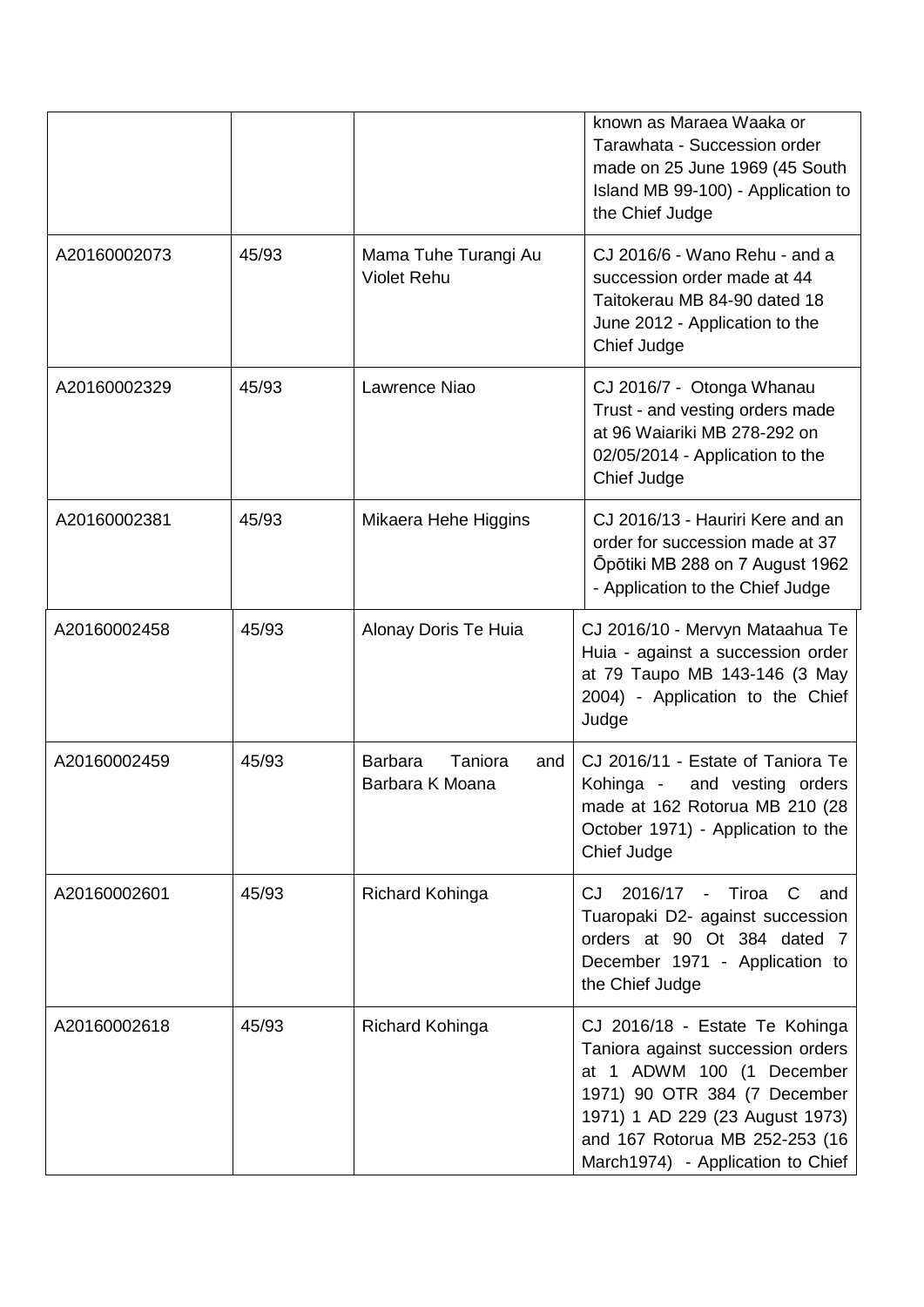|              |       |                                                                    | Judge                                                                                                                                                                                                       |
|--------------|-------|--------------------------------------------------------------------|-------------------------------------------------------------------------------------------------------------------------------------------------------------------------------------------------------------|
| A20160002813 | 45/93 | Paul W Mann                                                        | CJ 2016/12 - Kingi Herekiekie or<br>Kingi Spooner - and a succession<br>order made at 24 Tairāwhiti MB<br>(2 August<br>69-74<br>2012)<br>Application to Chief Judge                                         |
| A20160002930 | 45/93 | Flora Falanaki                                                     | CJ 2016/14 - Donald McLeod - and<br>succession orders made at 38<br>South Island MB 228-232<br><b>on</b><br>10/08/1961 - Application to the<br>Chief Judge                                                  |
| A20160003169 | 45/93 | Judith Kauika and Angela<br>Mason                                  | CJ 2016/20 - Kanohi Kingi also<br>known as Kanohi Ngarotata - and<br>succession orders made at 120<br>MB<br>90-96<br>Otorohanga<br>dated<br>19/09/2002 - Application to the<br>Chief Judge                  |
| A20160003200 | 45/93 | Jacky Ruha                                                         | CJ 2016/15 - Takerei Ruha - and a<br>succession order made at 215<br>Rotorua MB 160 dated 20/12/1985<br>- Application to the Chief Judge                                                                    |
| A20160003243 | 45/93 | Raquel Katherine Michelle<br>Gray, Robert Gray and<br>Rawinia Gray | CJ 2016/16 - Estate William<br>Robert Hawaikirangi or Pere or Bill<br>Kopu and an order made at 139<br>Gisborne MB 12-14 (7 December<br>1995) - Application to the Chief<br>Judge                           |
| A20160003271 | 45/93 | Norman James Edwards                                               | CJ 2016/22 - Mac Maraki Hori -<br>order for sccession made on 9<br>September 2013 and 28 February<br>2011 (82 Waiariki MB 140-141 and<br>26<br>Waiariki<br>МB<br>228-231)<br>application to the Chief Judge |
| A20160003332 | 45/93 | <b>Tuatea Smallman</b>                                             | CJ 2016/19 - Marotoa<br>Parekarangai - and a decision of<br>made at 2015 Chief Judge's MB<br>188-197 on 19 March 2015                                                                                       |
| A20160003391 | 45/93 | Verna Maria Tuteao                                                 | CJ 2016/21 - Tukotahi Tuteao<br>Whānau Trust - and an order made<br>at 104 Waikato MB 21 dated<br>22/10/2003 - Application to the                                                                           |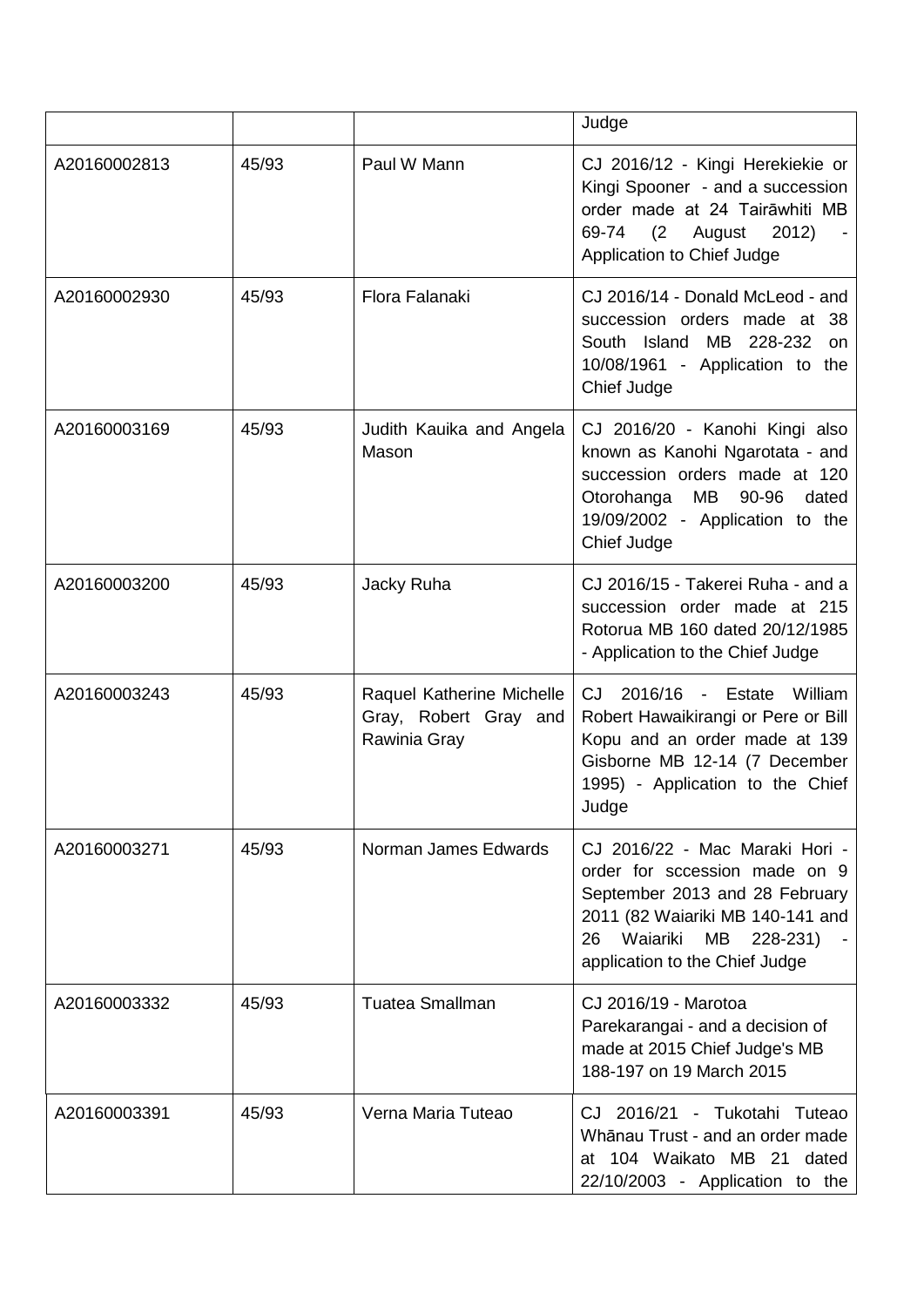|              |       |                                                 | Chief Judge                                                                                                                                                                                                                                                                                                                                                                                                                                          |
|--------------|-------|-------------------------------------------------|------------------------------------------------------------------------------------------------------------------------------------------------------------------------------------------------------------------------------------------------------------------------------------------------------------------------------------------------------------------------------------------------------------------------------------------------------|
| A20160003614 | 45/93 | Karaitiana<br>Joseph<br>and<br>Rangi Karaitiana | CJ 2016/23 - Rūnanga 2E and<br>orders made at 64 TPO 55 (13<br>February 1986); 118 WAR 89-90<br>(22 April 2015); and 120 WAR 238<br>(2 June 2015) - Application to the<br>Chief Judge                                                                                                                                                                                                                                                                |
| A20160003881 | 45/93 | Wallace Kingi                                   | CJ 2016/25 - Puti Wendy Hohaia<br>Green or Puti Green or Wendy<br>Wendy<br>Green<br>Puti<br>and<br>or<br>succession orders made at 108<br>Waikato Maniapoto MB 30-33 (5<br>October 2015) - Application to the<br>Chief Judge                                                                                                                                                                                                                         |
| A20160003925 | 45/93 | Deputy Registrar                                | CJ 2015/46 Wiremu Kotare Himoa<br><b>Whanau Trust</b>                                                                                                                                                                                                                                                                                                                                                                                                |
| A20160004266 | 45/93 | Louisana Pukuhuia Leaf-<br>Hetaraka             | CJ 2016/26 - Papa Wini Kerei also<br>known as Wini Kerei Parawhau or<br>Winikerei<br>Manukau<br>and<br>$\overline{\phantom{a}}$<br>succession orders made at 30<br>Mercer MB 141 (31 January 1947)<br>- Application to the Chief Judge.                                                                                                                                                                                                              |
| A20160004868 | 45/93 | Zelda McIntyre                                  | 2016/27<br>- Titi<br><b>Islands</b><br>CJ.<br>Descendants of William Fisher and<br>succession order made at 20<br>a<br>South Island MB 160 on December<br>1917 - Descendants of Teoti<br>Mauhe and a succession order<br>made at 19 South Island MB 204<br>17<br>December<br>1915<br>on.<br>Descendants of Irihapeti Pikoikoi<br>and a succession order made at 18<br>South Island MB 213 on 12<br>December 1913 - Application to<br>the Chief Judge |
| A20160004882 | 45/93 | Paul<br>Glenn<br>Ngawhare<br>and Ana Cunningham | 2016/28<br>CJ<br>- Nita<br>Taaneroa<br>Ngawhare (nee Cunningham) and<br>succession orders made at 4<br>Auckland MB 186-187 on 8 August<br>1972, 89 Otaki MB 320 on 14<br>January 1986 and 10 Aotea MB 1-<br>13<br>on<br>September 1989 -<br>$\overline{4}$                                                                                                                                                                                           |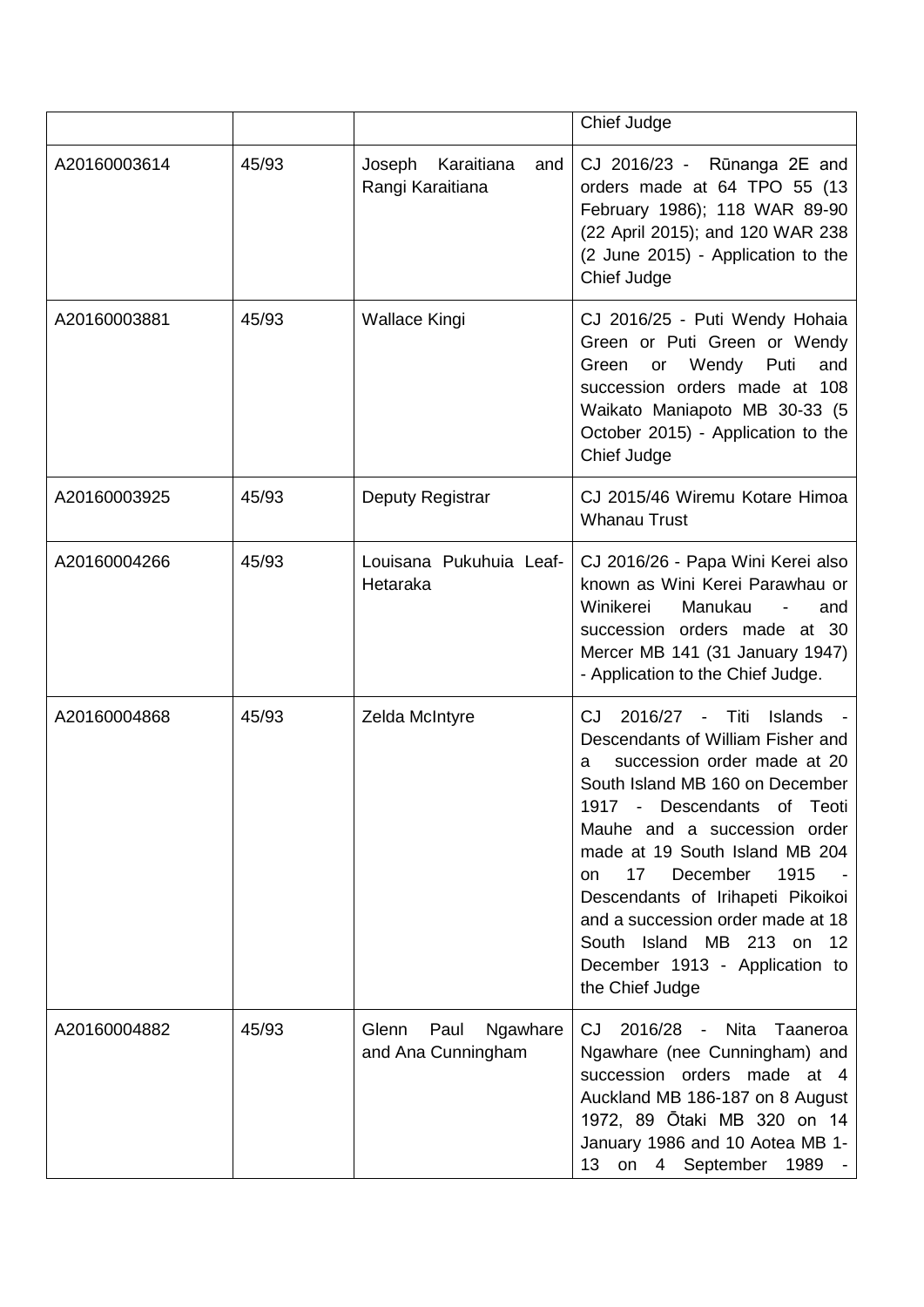|              |       |                                                       | Application to the Chief Judge                                                                                                                                                                                                      |
|--------------|-------|-------------------------------------------------------|-------------------------------------------------------------------------------------------------------------------------------------------------------------------------------------------------------------------------------------|
| A20160004946 | 45/93 | Mate Elizabeth Heitia                                 | CJ 2016/29 - Te Wetini Ngatai or<br>Mapu<br>Wetini<br>Ngatai<br>and<br>succession orders made<br>at $7$<br>Registrar's MB 35 on 16 August<br>1991 and 221 Rotorua MB 154 on<br>3 September 1991 - Application to<br>the Chief Judge |
| A20160005181 | 45/93 | Christine Hanna Baker,<br><b>Arthur Charles Baker</b> | CJ 2016/30 - Totaranui A3A and a<br>status order made at 44 Ruatoria<br>MB 330 on 18 June 1996<br>Application to the Chief Judge                                                                                                    |
| A20160005330 | 45/93 | Anne Reed                                             | CJ 2016/32 - Taurua Heihei and<br>succession orders made at 61<br>Wairarapa MB 170-173 on 22<br>October 2009 - Application to the<br>Chief Judge                                                                                    |
| A20160005183 | 45/93 | Anthony James Rudolph                                 | CJ 2016/31 - Paihia 1F2B2 -<br>Transfer of shares order made on<br>21 November 1984 at 13 Kaitaia<br>MB 265 to Kathleen Vivienne<br>Rudolph - Application to the Chief<br>Judge                                                     |
| A20160006045 | 45/93 | <b>Tyson Charles Schmidt</b>                          | CJ 2016/47 - Te Keepa Tamitere<br>- and orders made at<br>or Peneti<br>2015 Chief Judges MB 41- 61 (19<br>December 2014) and 117 WP 96<br>(2 June 1949) - Application to the<br>Chief Judge                                         |
| A20160006047 | 45/93 | <b>Tyson Charles Schmidt</b>                          | CJ 2016/37 - Estate of Tamati<br>Tuhiwai - and succession orders<br>made at 159 GIS 286-287 (26<br>November 2004) - Application to<br>the Chief Judge                                                                               |
| A20160006283 | 45/93 | Patricia Te Maari Kerei                               | CJ 2016/35 - Heeni Gray or<br>Heeney Gray or Heeny Gray -<br>Succession Order made at 269<br>Rotorua MB 76-77 on 1 November<br>2002 - Application to the Chief<br>Judge                                                             |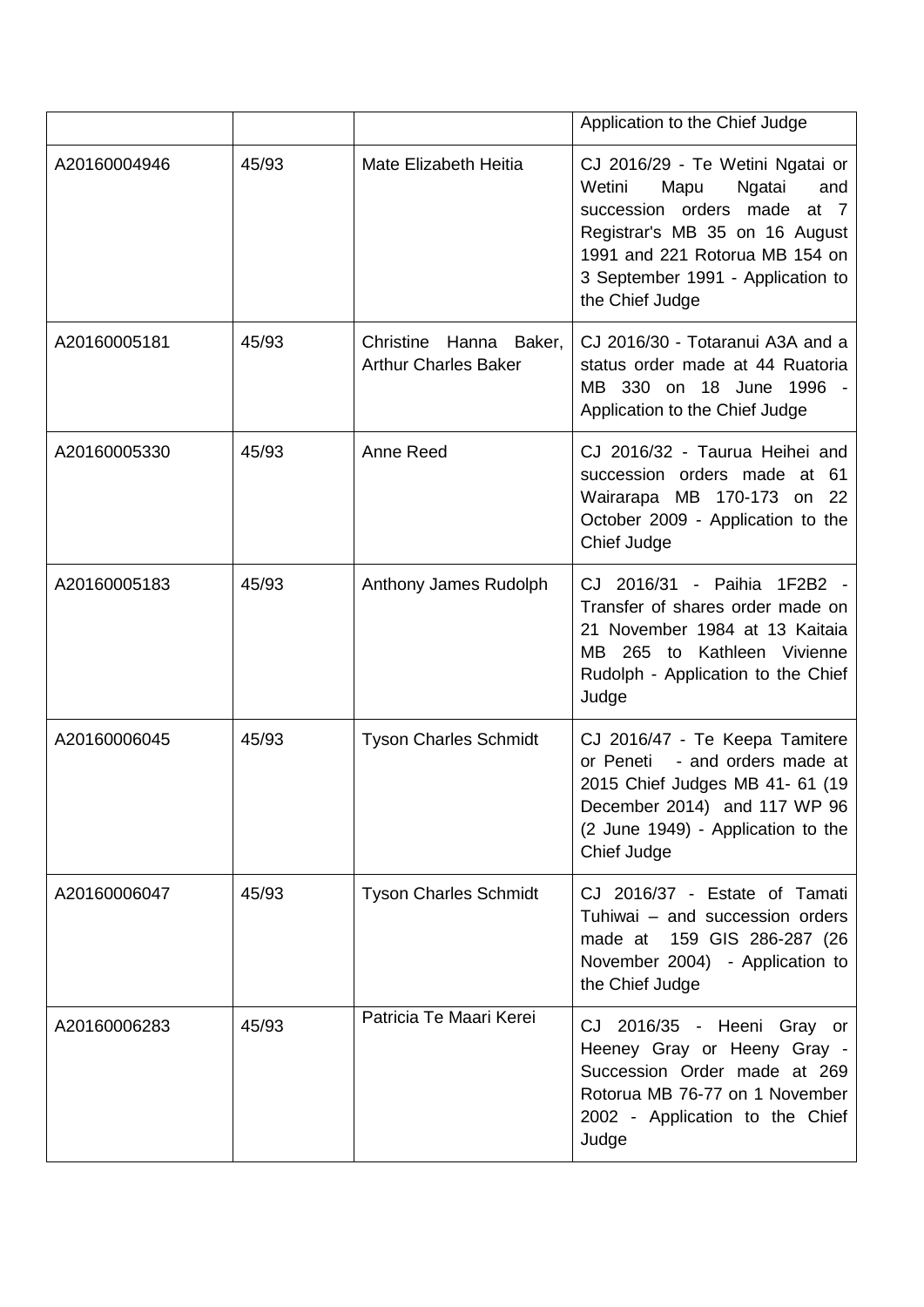| A20160006437 | 45/93 | Hone Koperu and Jessie<br>Matapapa Peraua                                                                                                                       | CJ 2016/36 - Manu Koperu also<br>known as Manukoro Kiata Koperu -<br>Succession Order made at 182<br>Napier MB 31-32 on 11 October<br>2005 - Application to the Chief<br>Judge                                             |
|--------------|-------|-----------------------------------------------------------------------------------------------------------------------------------------------------------------|----------------------------------------------------------------------------------------------------------------------------------------------------------------------------------------------------------------------------|
| A20170001069 | 45/93 | Elizabeth Brunsdon                                                                                                                                              | CJ 2017/1 - Areta Te Rito and a<br>succession order made at 22<br>Tairawhiti MB 289-292 on 21 June<br>2012 - Application to the Chief<br>Judge                                                                             |
| A20170001421 | 45/93 | Samantha Teaue Tihi                                                                                                                                             | CJ 2017/2 - John Tihi also known<br>as Teone Tihi or Tione Tihi or<br>Akuhata Tihi - and a succession<br>order made at 80 Whakatane MB<br>52-53 on 6 April 1988 - Application<br>to the Chief Judge                        |
| A20170001457 | 45/93 | Katherine Kataraina<br>Tonihi                                                                                                                                   | CJ 2017/4 - Parekarangi A12 B2 -<br>Kahuroro Gus Tonihi and a Vesting<br>Order made at 243 Rotorua MB<br>313 on 2 April 1996 - Application to<br>the Chief Judge                                                           |
| A20170001486 | 45/93 | Janine May Stringer                                                                                                                                             | CJ 2017/3 - Mary Hapi -<br>Parengarenga B3A &<br>Parengarenga B3 Residue interests<br>and a succession order made at<br>265 Rotorua MB 257 on 22 May<br>2002 - Application to the Chief<br>Judge                           |
| A20170001815 | 45/93 | Miha Maihi Mokaraka,<br><b>Anne Edith Forster</b><br>Thomson, Ida Morgan,<br>Barney Pani Mokaraka,<br>David Rudolph Mokaraka,<br>John Mokaraka, Martha<br>Waiti | CJ 2017/5 - Pani Mokaraka<br>succession order and order<br>determining ownership of a<br>dwelling house on Waima C8 block<br>made at 2 Kaikohe Succession MB<br>32-33 on 31 March 1993 -<br>Application to the Chief Judge |
| A20170002656 | 45/93 | Simone June Benioni                                                                                                                                             | CJ 2017/10 - John Benjamin Leslie<br>Karaitiana and a succession order<br>made at 319 Aotea MB 200-203<br>(28 April 2014) – Application to the<br>Chief Judge                                                              |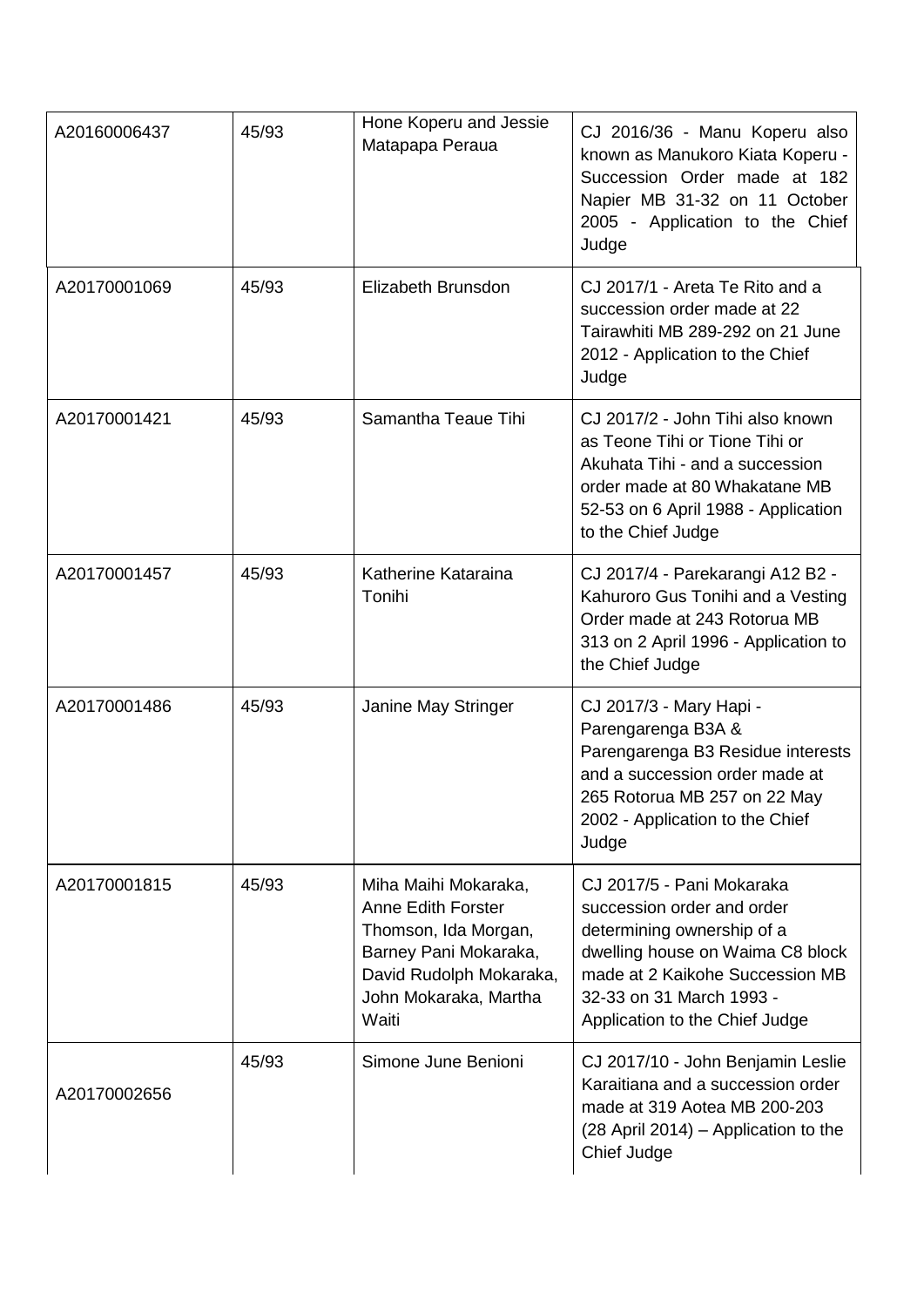| A20170003267 | 45/93 | <b>Olive Gilliland</b>                                          | CJ 217/8 - Paerau Te Wiremu or<br>Grey and Tiati Rei and succession<br>orders made at 90 Otorohanga MB<br>98 (20 January 1970) and 129<br>Waikato Maniapoto MB 113-121(12<br>October 2016)                                 |
|--------------|-------|-----------------------------------------------------------------|----------------------------------------------------------------------------------------------------------------------------------------------------------------------------------------------------------------------------|
| A20170003283 | 45/93 | Nora Rangi                                                      | CJ 2017/25 - Pateriki Huiarangi or<br>Tuira or Pateriki Taira or Pateriki<br>HuiaRangi Tuira and an order<br>made at 52 Tauranga MB 131 (21<br><b>July 1993)</b>                                                           |
| A20170003697 | 45/93 | Stephanie Kaye, Anna<br>Tangaroa-Roberts<br>and Deidre Deveraux | CJ 2017/19 - Ada Dixon also<br>known as Ada Barbarich - against a<br>succession order dated 1 June<br>2004 at 78 Tauranga MB100-101<br>(Application to the Chief Judge)                                                    |
| A20170003832 | 45/93 | <b>Huru Cotter</b>                                              | CJ 2017/11 - Tutaekuri B13 and a<br>vesting order made at 103 Wairoa<br>MB 244-245 on 11 July 2001 -<br>Application to the Chief Judge                                                                                     |
| A20170004320 | 45/93 | Toni Ngahiriwa Welsh,<br>John Ernest Welsh Talbot               | CJ 2017/12 - Venus Talbot (nee<br>Welsh) or Venus Tawera Werehi or<br>Whetumarama Welsh - and a<br>succession order made at 2 AT MB<br>340 (10 February 1970) -<br>Application to the Chief Judge                          |
| A20170004335 | 45/93 | <b>Tony Davis</b>                                               | CJ 2017/13 - Le Suer Samuel<br>Jacobs - against a succession<br>order made at 302 Aotea MB 197-<br>203 dated 21 May 2013 -<br>Application to the Chief Judge                                                               |
| A20170004441 | 45/93 | Matireni Tauroa and 3<br>others                                 | CJ 2017/15 - Rawiri Bill Keti also<br>known as Rawiri Bill Rawiri or Bill<br>Keti or Rawiri Bill Amoketi Rawiri -<br>Against an order made at 98 Ot MB<br>327-328 dated 9 October 1980 -<br>Application to the Chief Judge |
| A20170004495 | 45/93 | Hilary Dawn Robin Hape<br>Baker Seymour, Mariana<br>Seymour     | CJ 2017/14 - Rauna Hape also<br>known as Te Rauna Hape or Rangi<br>Rauna or Rangi Hape - against a<br>succession order at 24 Rgta MB                                                                                       |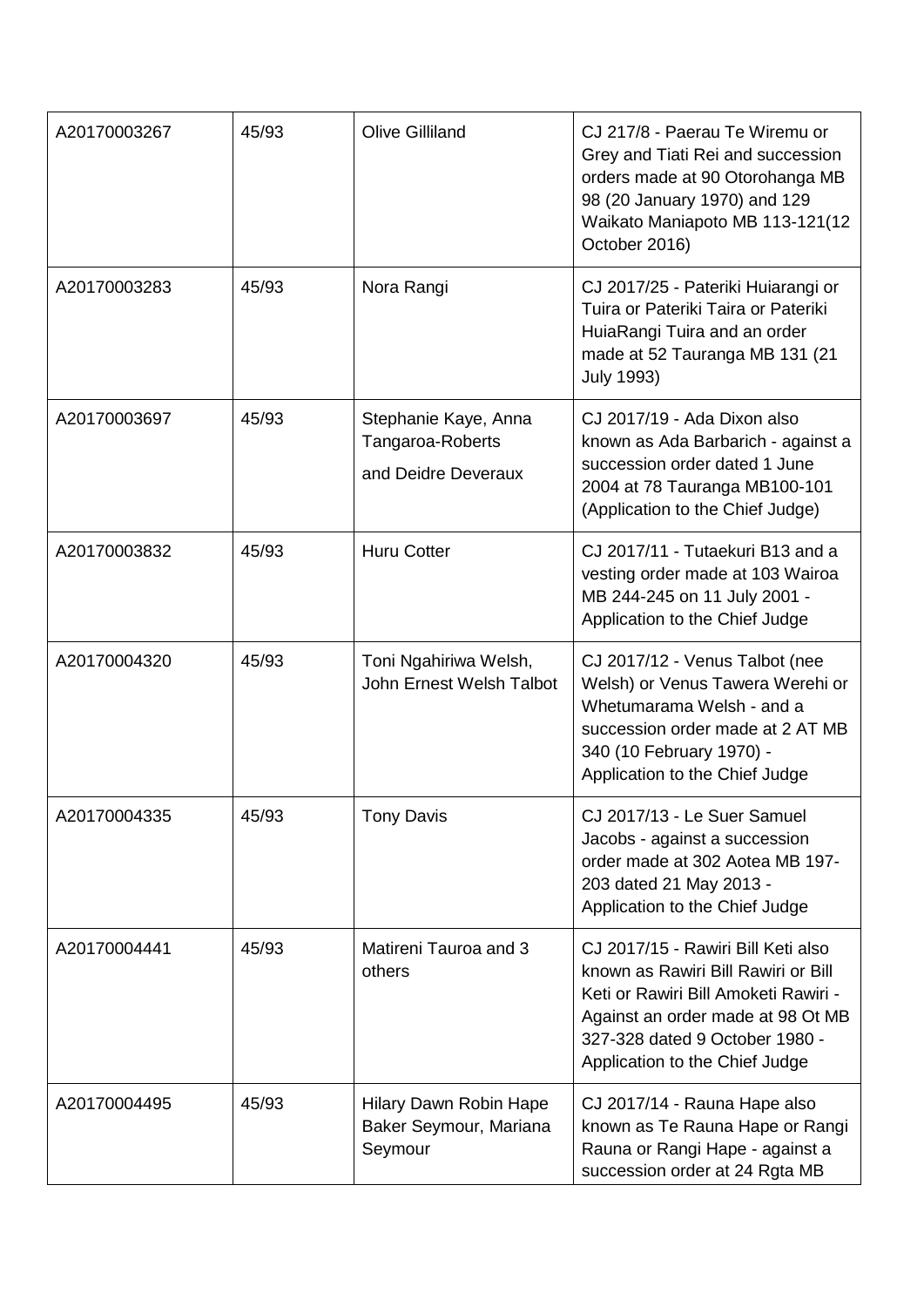|              |       |                                      | 213 and 42 Tairawhiti MB 75 dated<br>24 January 2002                                                                                                                                                                                                                                                                                                       |
|--------------|-------|--------------------------------------|------------------------------------------------------------------------------------------------------------------------------------------------------------------------------------------------------------------------------------------------------------------------------------------------------------------------------------------------------------|
| A20170005109 | 45/93 | Tareta Kahu Subritzky                | CJ 2017/17 - Delia Kahupake<br>Subritzky aka Delia Subritzky - and<br>an order constituting the Subritzky<br>Whanau Trust made at 324<br>Rotorua MB 113-117 and 274<br>dated 6 May 2008, and an order<br>partially terminating the Subritzky<br>Whanau Trust made at 146<br>Waiariki MB 116-125 dated 4<br>August 2016 - Application to the<br>Chief Judge |
| A20170005206 | 45/93 | Deborah Katrina Goomes               | CJ 2017/18 - Jack Kamo or Tiaki<br>Kamo or Jack Kamo Paramena -<br>and a succession order made at<br>118 Napier MB 18-19 on 12 July<br>1983 - Application to the Chief<br>Judge                                                                                                                                                                            |
| A20170005300 | 45/93 | Shaun Seymour                        | CJ 2017/20 - Waimarino 3N 2B and<br>an order vesting the land in trust<br>made at 140 Whanganui MB 53-55<br>on 2 February 1977 - Application to<br>the Chief Judge                                                                                                                                                                                         |
| A20170005464 | 45/93 | <b>Christopher Torrie</b>            | CJ 2017/19 - Awapuni Moana - and<br>a vesting order made at 143<br>Gisborne MB 275-276 on 23<br>December 1997 - Application to the<br>Chief Judge                                                                                                                                                                                                          |
| A20170005734 | 45/93 | Anaru and Nora Kingi                 | CJ 2017/21 - Motiti North C No 7B<br>Sec 2B and Motiti B No 21 - and a<br>vesting order made at 349 Rotorua<br>126-129 on 17 December 2009                                                                                                                                                                                                                 |
| A20170005770 | 45/93 | Lorraine Anahera<br>Maddigan-Ould    | Estate of Albert Clark and a vesting<br>orders made at 7 Registrar's MB 37<br>dated 28 August 1991 and 22<br>Rotorua MB 155 dated 16<br>September 1991 - Application to<br>the Chief Judge                                                                                                                                                                 |
| A20170005821 | 45/93 | Wheki Te Hau<br>Te Raumako Wilson Te | Estate of Huirangi Te Hau<br>Tanawhea and a vesting order                                                                                                                                                                                                                                                                                                  |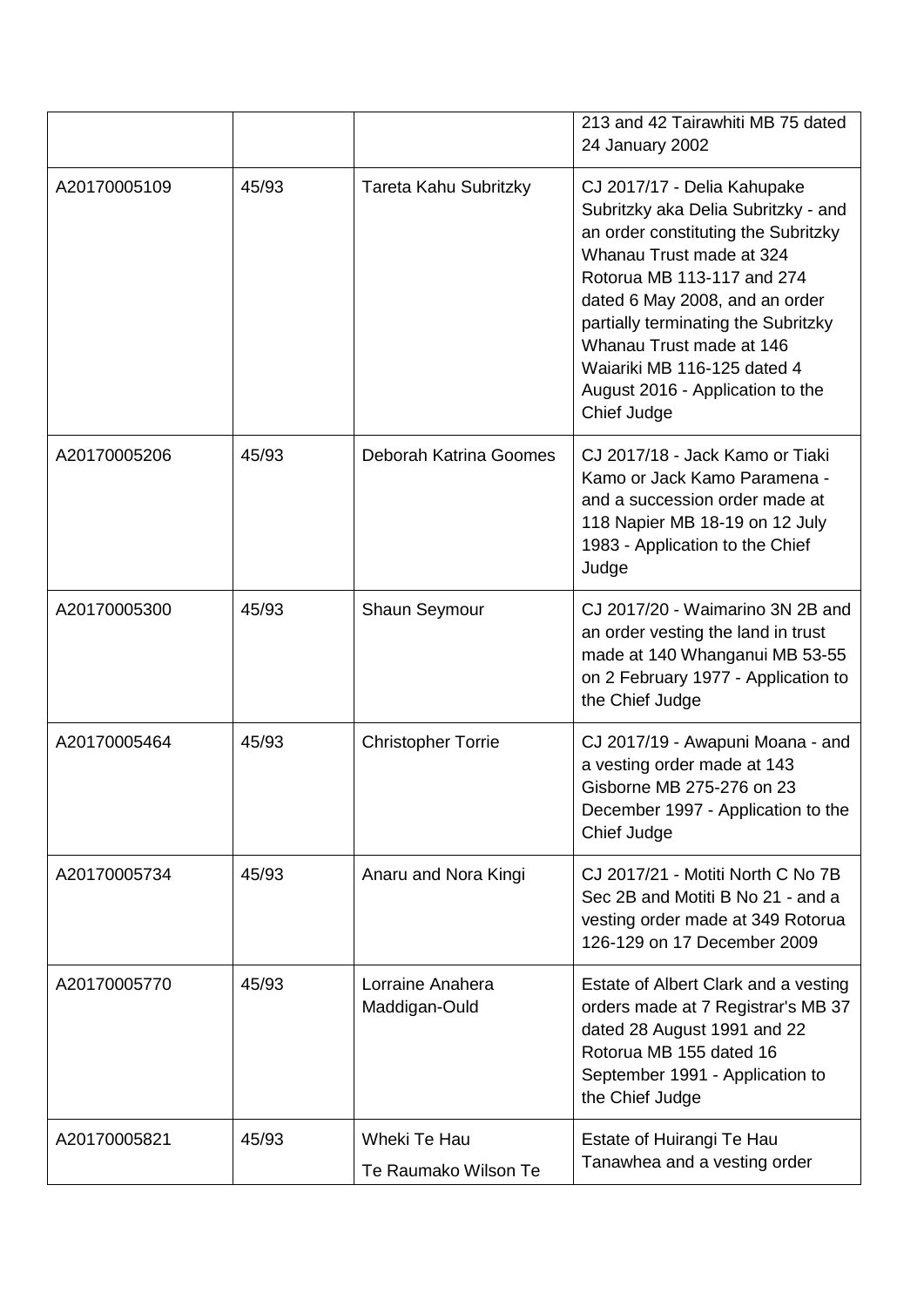|              |       | Hau                                           | made at 5 RGWM 75 dated 3<br>September 1991 - Application to<br>the Chief Judge                                                                                                                                                                                                 |
|--------------|-------|-----------------------------------------------|---------------------------------------------------------------------------------------------------------------------------------------------------------------------------------------------------------------------------------------------------------------------------------|
| A20170005887 | 45/93 | Elaine Hogan                                  | CJ 2017/26 - Lot 1 Deposited Plan<br>20829 (Kaiwaitau 4A2 Block) and a<br>vesting order made at 38 Tairawhiti<br>MB 28-34 dated 6 March 2014 -<br>Application to the Chief Judge                                                                                                |
| A20170006150 | 45/93 | Miriam Paiatehau Matrix,<br>Phil Ngawaka Tata | CJ 2017/27 - Te Rahui and Kirianu<br>Whanau Trust and an order<br>creating a Whanau Trust made at<br>40 Tarawhiti MB 51-55 dated 6<br>June 2014 - Application to the Chief<br>Judge                                                                                             |
| A20170006414 | 45/93 | Rihitia Totorewa, Rangaiti<br><b>Mathews</b>  | CJ 2017/25 Parihaka Papakainga<br>and a trustee order made at 72<br>Taranaki MB 86 on 25 January<br>1962 - Application to the Chief<br>Judge                                                                                                                                    |
| A20170006526 | 45/93 | Maggie Robson Haggart                         | CJ 2017/28 - Pukepoto 8B15A - Te<br>Oti Rapihana and a succession<br>order made at 1 Kaitaia MB 251-<br>252 on 6 November 1963 -<br>Application to the Chief Judge                                                                                                              |
| A20170006530 | 45/93 | John Taiaroa                                  | 2017/29 -<br>Eileen<br>Kathleen<br>CJ<br>Hakaraia<br>Taiaroa<br>David<br>and<br>Taiaroa - Succession orders made<br>at 335 Aotea MB 155-163 on 20<br>March 2015 and made at 340<br>Aotea MB 64-70 on 17 July 2015 -<br>Application to the Chief Judge                           |
| A20170006851 | 45/93 | Nganehu Whatu                                 | CJ 2017/31 - Te Huka Whatu or Te<br>Hiika Whatu or Te Hika Whatu or<br>Darkie Whatu or Te Hiika Whatu Te<br>Tua and succession orders made<br>at 226 Rotorua MB 182-184 on 27<br>February 1990 and 13 Waiariki MB<br>138-140 on 6 August 2010<br>Application to the Chief Judge |
| A20170006960 | 45/93 | Paerau Warbrick                               | 2017/32<br>Rangitukehu<br>CJ.<br>Waimana<br>Parish<br>252 (Part)<br>&                                                                                                                                                                                                           |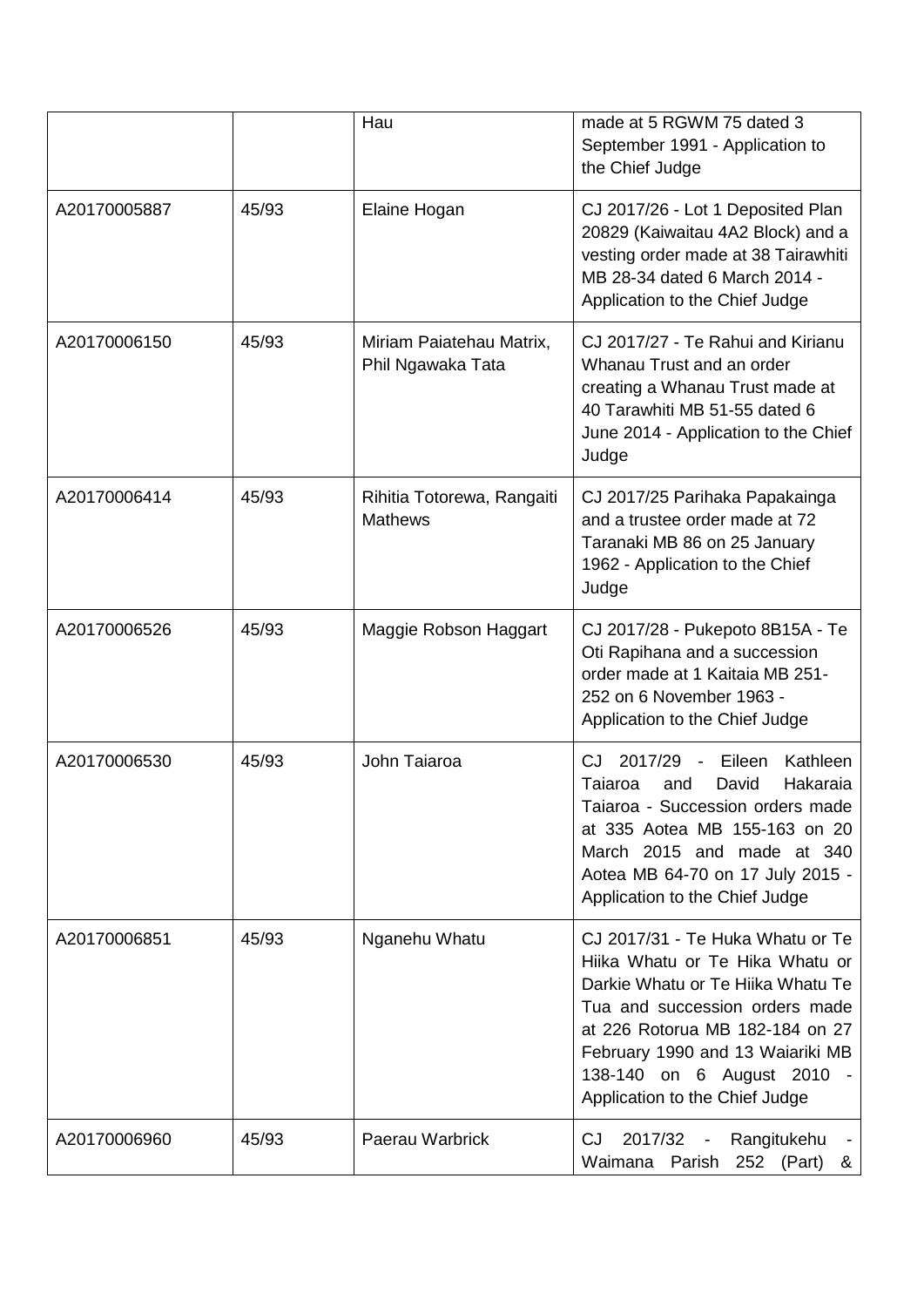|              |       |                                                                                                                      | Waimana<br>Parish<br>582<br>and<br>a<br>order<br>succession<br>made<br>at<br>29<br><b>MB</b><br>$6 - 8$<br>16<br>Whakatane<br>on<br>November 1949 - Application to the<br>Chief Judge                                                                                                                                                     |
|--------------|-------|----------------------------------------------------------------------------------------------------------------------|-------------------------------------------------------------------------------------------------------------------------------------------------------------------------------------------------------------------------------------------------------------------------------------------------------------------------------------------|
| A20170007007 | 45/93 | Kohine Rata, Philip<br>Hutana, Lily Wilcox,<br>Henare Hutana                                                         | CJ 2017/33 - Whataarakai No 1<br><b>Block</b><br>Roadway<br>and<br>Lot<br>Deposited Plan 374627 (General<br>Land) and an order cancelling<br>roadway<br>laying<br>out new<br>and<br>roadway made at 5 Takitimu MB<br>239-247 on 12 November 2010 and<br>made at 40 Takitimu MB 16-18 on<br>6 May 2015 - Application to the<br>Chief Judge |
| A20170007136 | 45/93 | Deputy Registrar                                                                                                     | Taraire 1V - Application to the Chief<br>Judge                                                                                                                                                                                                                                                                                            |
| A20170007261 | 45/93 | Elison Mihiroa Tomoana<br>Huata, Narelle Karanema<br>Huata, Ariki Tame<br>Turanga Huata, Puke<br>Puke Tangiora Huata | Wiremu Wi Te Tau Huata AKA Wi<br>Te Tau Huata AKA Wi Huata AKA<br>Wiremu Huata (Deceased) and<br>Ringahora Heni Ngakai Ybelle<br>Huata (wife of Wiremu) - and a<br>succession orders made at 148<br>Napier MB 60-61 (3 April 1997) and<br>Napier MB 230-231 (5 June 1997) -<br>Application to the Chief Judge                             |
| A20180001012 | 45/93 | Matere Maikuku                                                                                                       | CJ 2018/1 - Estate of Te Hane<br>Sandy Katipa Maikuku -<br>and<br>succession order<br>made<br>37<br>at<br>Mercer MB 1958 (31 July 1958)<br>and 106 Otorohanga MB 29 (24<br>February 1992) - Application to<br>Chief Judge                                                                                                                 |
| A20180001050 | 45/93 | Josephine Rangiahua                                                                                                  | CJ 2018/6 - Estate of John William<br>McLean also known as John<br>William McLean Jnr and<br>succession order made at 112<br>Waikato Maniapoto MB 185-186 on<br>09/12/2015 - Application to the<br>Chief Judge                                                                                                                            |
| A20180001295 | 45/93 | <b>Ronald Northcott</b>                                                                                              | CJ 2018/7 - Estate of Martha<br>Matarena Northcott - and a                                                                                                                                                                                                                                                                                |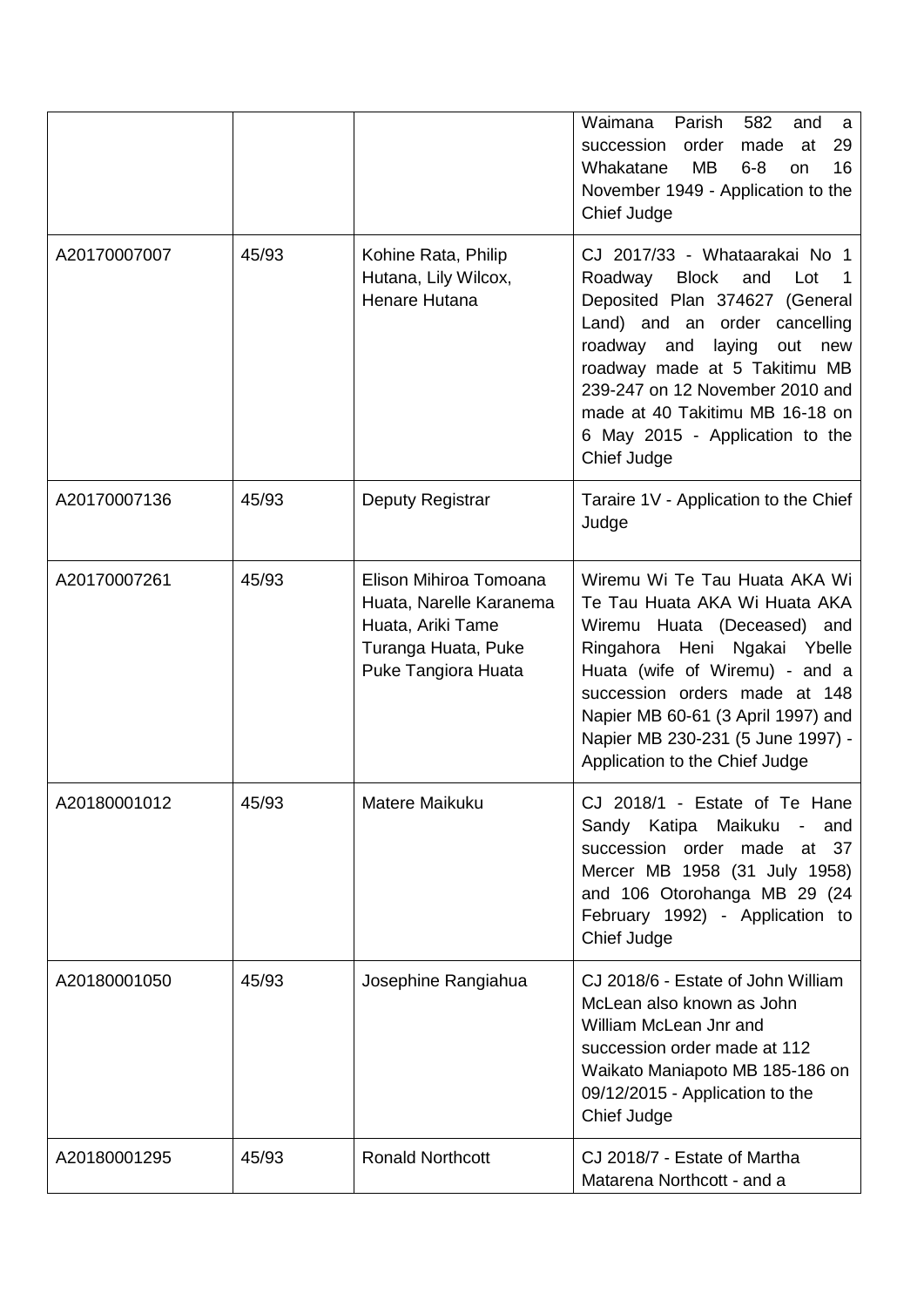|              |       |                                             | succession order made at 88<br>Waikato Maniapoto Mb 254-261 on<br>28 October 2014 - Application to<br>the Chief Judge                                                                                                                    |
|--------------|-------|---------------------------------------------|------------------------------------------------------------------------------------------------------------------------------------------------------------------------------------------------------------------------------------------|
| A20180001330 | 45/93 | Lorraine Anderson                           | CJ 2018/2 - Estate of Moera<br>Anderson and a succession order<br>made at 339 Aotea 81-85 on 14<br>July 2015 - Application to Chief<br>Judge                                                                                             |
| A20180001563 | 45/93 | Lindsay Katene                              | CJ 2018/15 - Thomas Phillip<br>Meade also known as Kereru<br>Thomas Meade - and a succession<br>order made at 33 Waikato-<br>Maniapoto MB 299-303 on<br>06/12/2011 - Application to Chief<br>Judge                                       |
| A20180001746 | 45/93 | Alison Tupara-Katu                          | CJ 2018/36 Taia Te Kapua and<br>Kaipara Hiri - and succession<br>orders made at 49 Tokaanu MB 48,<br>50 Tokaanu MB 110, and 64 Taupo<br>MB 5 dated 26 March 1969, 20<br>November 1970, and 14 March<br>1985 - Application to Chief Judge |
| A20180002228 | 45/93 | Heeni Manu Tait                             | Emma Te Wani Tait or Emma<br>Josephine Lynch - against<br>succession orders made at 4 Aotea<br>MB 368 dated 1 November 1988 -<br>Application to the Chief Judge                                                                          |
| A20180002229 | 45/93 | Rita Charmaine Te Moni                      | Wharepouri Te Moni - and a<br>vesting order made at 221 Rotorua<br>MB 186 (28 June 1992) and 147<br>Waiariki MB 208-210 (15<br>September 2016) - Application to<br>the Chief Judge                                                       |
| A20180002120 | 45/93 | <b>Terrill Shamain Temanuau</b><br>Campbell | Okahukura 8M 2C 2C 2A Section 1<br>and a partition order made at 29<br>Tokaanu MB 232-239 on 21<br>February 1949 - Application to the<br>Chief Judge                                                                                     |
| A20180002322 | 45/93 | Angelo Irwin                                | Estate of Daisy Rangimoa Brough -<br>and succession order made at 143<br>Waiariki MB 13-18 on 8 June 2016<br>- Application to the Chief Judge                                                                                            |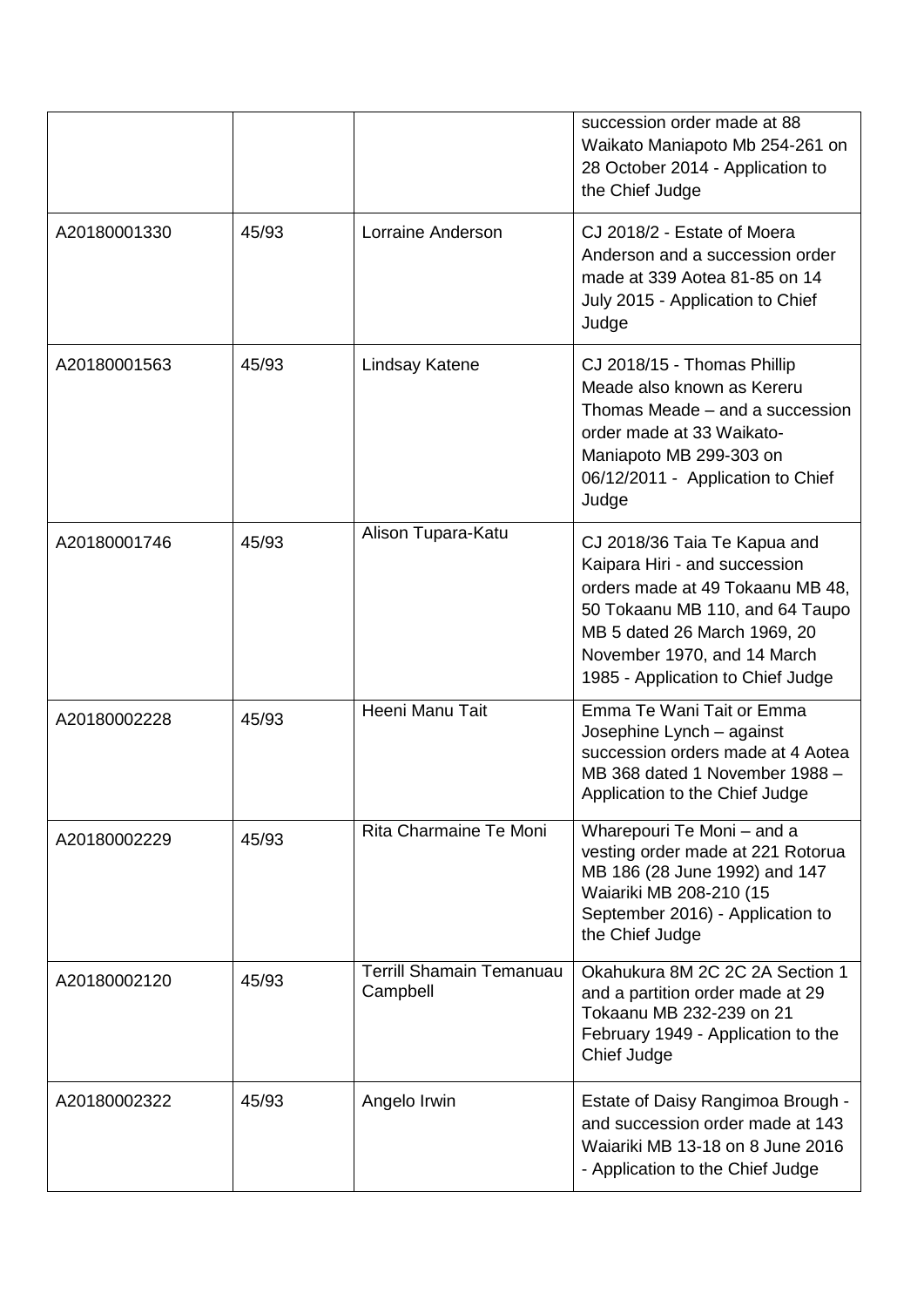| A20180002369 | 45/93 | James Te Kani<br>Wharewera | CJ 2018/39 Ani Maaka - and<br>succession orders made at 91<br>Napier MB 193 (8 September 1954)<br>and 35 Whakatane MB 66 (12<br>October 1960) - Application to the<br>Chief Judge              |
|--------------|-------|----------------------------|------------------------------------------------------------------------------------------------------------------------------------------------------------------------------------------------|
| A20180002798 | 45/93 | Ellen Waiapouri            | CJ 2018/9 Piki Te Ora Watene -<br>and succession orders made at 5<br>Whangarei (S) 223-226 on 8 July<br>2002 - Application to the Chief<br>Judge                                               |
| A20180002823 | 45/93 | <b>Sharon Wilson</b>       | CJ 2018/14 Martha Theodore<br>Hamlin or Martha Greening - and a<br>succession order made at 16<br>Auckland (Succession) MB 161-<br>163 on 20 November 2007 -<br>Application to the Chief Judge |
| A20180002872 | 45/93 | David Rawiri Hemara        | CJ 2018/10 Eliza Tehere Hemara -<br>and succession orders made at 7<br>Whangarei (S) MB 78 on 13<br>September 2004 - Application to<br>the Chief Judge                                         |
| A20180002943 | 45/93 | Hana Maxwell               | CJ 2018/12 Maruata 6D Urupa -<br>and an order made at 7 Whangarei<br>MB 338-342 on 9 October 1903 -<br>Application to the Chief Judge                                                          |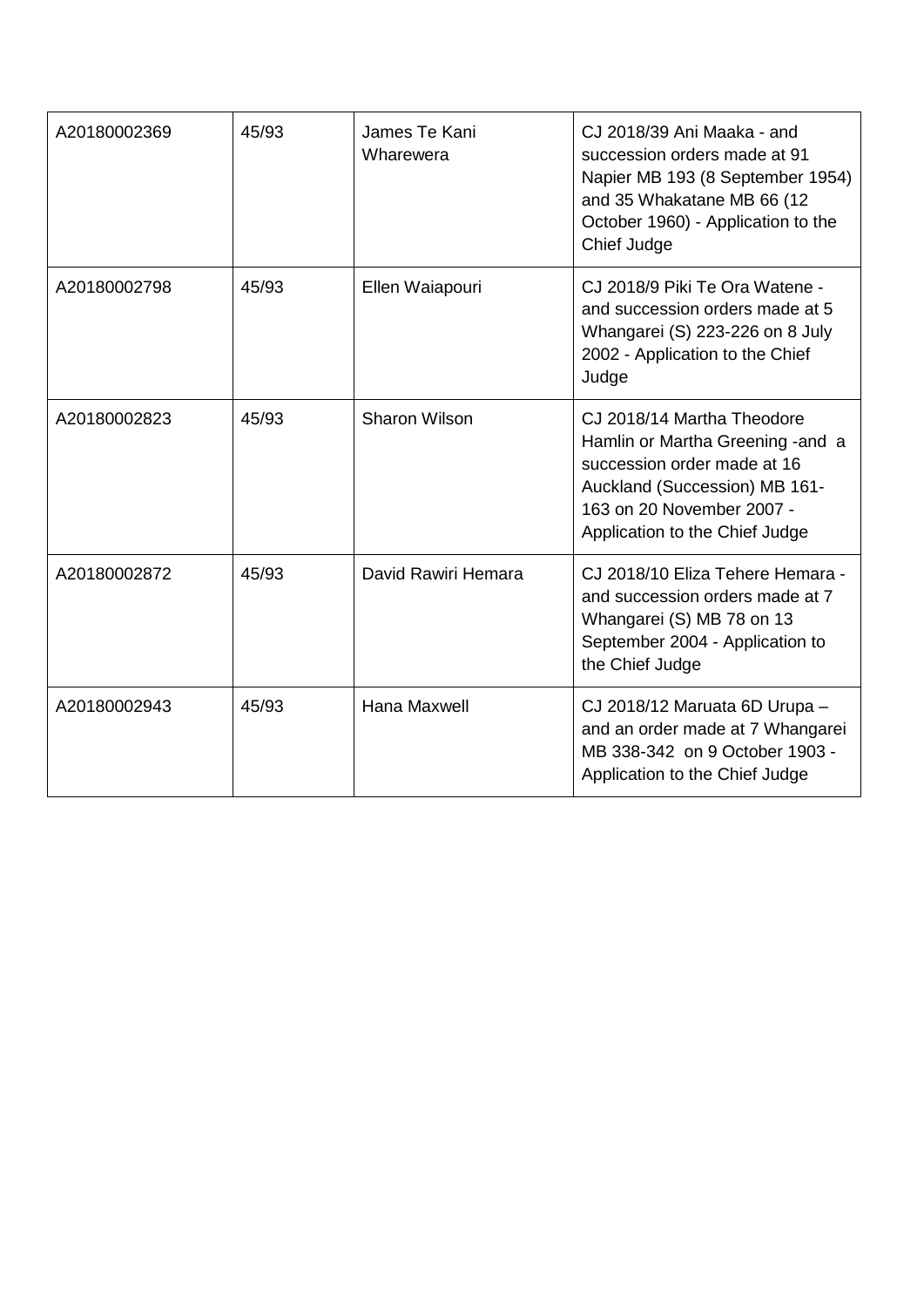| A20180002975 | 45/93 | <b>Caroline Kiwi</b>   | CJ 2018/8 Grenvelle Tapu Paul -<br>and succession orders made at 260<br>Rotorua MB 166 on 2 August 2001<br>- Application to the Chief Judge                                                                                                                             |
|--------------|-------|------------------------|-------------------------------------------------------------------------------------------------------------------------------------------------------------------------------------------------------------------------------------------------------------------------|
| A20180003364 | 45/93 | J. Harvey Hapi         | CJ 2018/13 Te Awa o Te Atua 3B4<br>- and a status order made at 137<br>Napier MB 175 on 23 May 1994 -<br>Application to the Chief Judge                                                                                                                                 |
| A20180004017 | 45/93 | <b>Frigate Gilvary</b> | CJ 2018/40 Tamati Rungarunga -<br>and succession orders at 163<br>Taitokerau MB 285 on 20<br>November 2017 - Application to the<br>Chief Judge                                                                                                                          |
| A20180004123 | 45/93 | <b>Tangiora Huata</b>  | CJ 2018/41 Daniel Ellison - and<br>succession orders made at 25 TKT<br>MB 295 on 31/07/13 and at 28 TKT<br>MB 193 on 05/12/13 - Application<br>to the Chief Judge                                                                                                       |
| A20180004493 | 45/93 | Ripeka Brightwell      | CJ 2018/42 Roera Rangi or Rangi<br>Roera or Roera Te Heke-tanga -<br>and succession orders made at 10<br>Taranaki MB 174 (13/06/1904), 10<br>Taranaki MB 138 (12/10/1906) and<br>Wellington Appellate MB no 1<br>p.133 (18/06/1907) - Application to<br>the Chief Judge |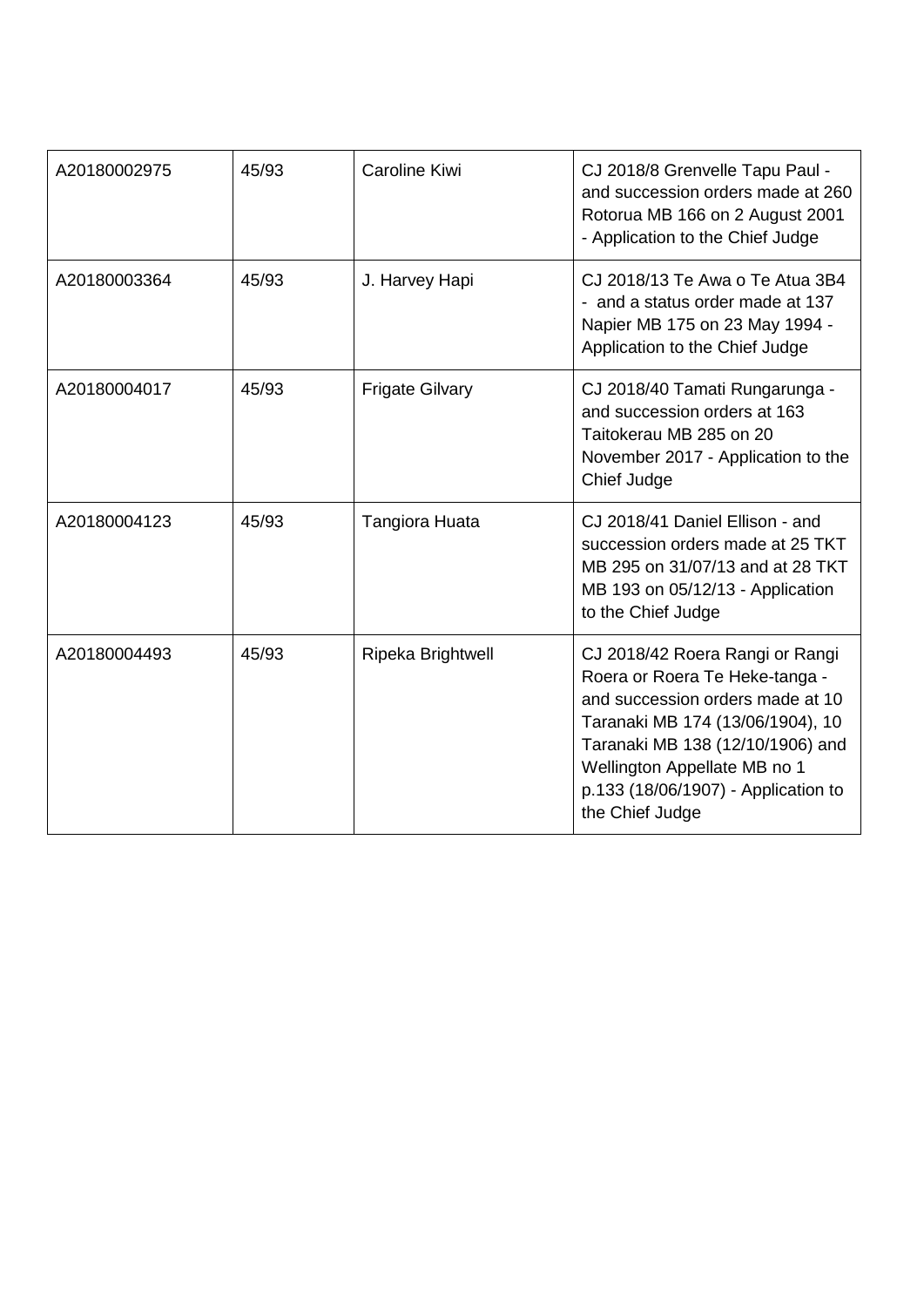| A20180004561 | 45/93                | Parekaramu Stirling                           | CJ 2018/17 - Opape No. 1A No. 1B<br>- and orders constituting a Whenua<br>Topu Trust made at 70 Opotiki MB<br>81 on 2 June 1995 - Application to<br>the Chief Judge |
|--------------|----------------------|-----------------------------------------------|---------------------------------------------------------------------------------------------------------------------------------------------------------------------|
| A20180004567 |                      | Maryanne Steedman                             | Margaret Davis - and succession<br>orders made at 38 Taitokerau MB<br>29 on 20 February 2012 -<br>Application to the Chief Judge                                    |
| A20180004718 | 45/93                | Sheralee Kahuki Anaru                         | CJ 2018/21 - Samuel Haira and<br>succession orders made at<br>101South Island MB 10 (6<br>December 2002) - Application to<br>the Chief Judge                        |
| A20180005393 | 45/93                | Mereana Ngatai                                | CJ 2018/19 - Wiremu Tamehana -<br>and a succession order made at 8<br>Auckland MB 1-2 on 1 April 1976 -<br>Application to the Chief Judge                           |
| A20180005862 | 45/93                | Evelyn Katarina Lee<br>Teaukahingarau Tautuku | CJ 2018/20 - Betty Roberta<br>Tautuku - and succession orders<br>made at 124 Whakatane MB 166-<br>172 on 9 April 2009 - Application to<br>the Chief Judge           |
| A20180006202 | 45/93                | Jimmy Tiopira                                 | CJ 2018/22 - Bella Tiopira or<br>Hohipera Te Akau - and orders<br>made at 314 Rotorua MB 94-98 (2<br>August 2007) - Application to the<br>Chief Judge               |
| A20180006300 | Rule<br>4.10(3)/2011 | <b>Kevin Moore</b>                            | Waitara East Section 81 (Rohutu)<br>and orders made at 67 Taranaki<br>MB 165 (27 February 1958) -<br><b>Review of Registrars Decision</b>                           |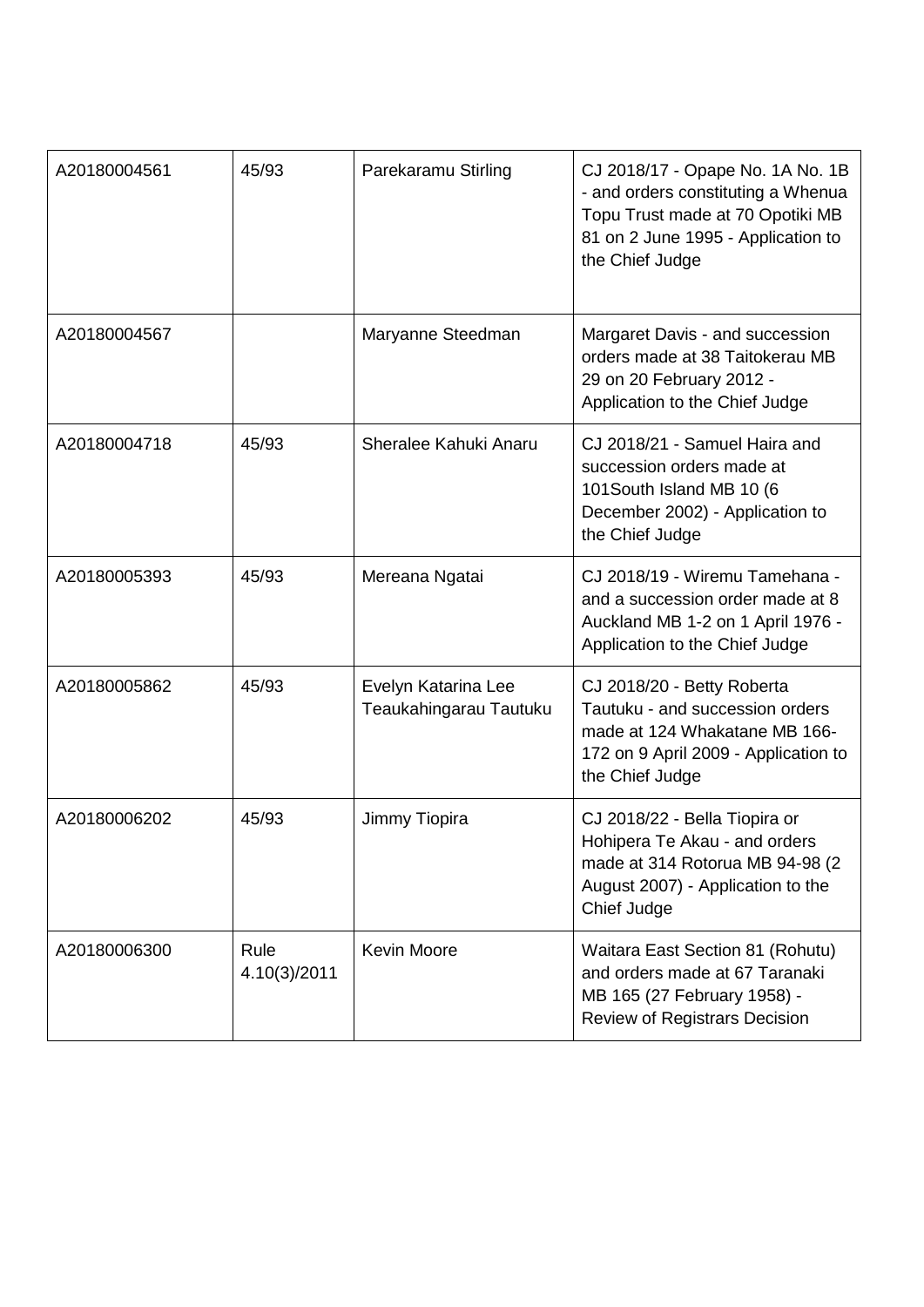| A20180006271 | 45/93 | <b>Elizabeth Taku</b>             | CJ 2018/23 - Larry Graham Mosen<br>- and orders made at 150<br>Whanganui MB 302-303<br>(18/08/1986), 8 Aotea MB 269<br>(03/07/1989), and 151 WG 100<br>(13/11/1986) - Application to the<br>Chief Judge                                             |
|--------------|-------|-----------------------------------|-----------------------------------------------------------------------------------------------------------------------------------------------------------------------------------------------------------------------------------------------------|
| A20180006518 | 45/93 | May Tetekura Gay                  | CJ 2018/24 - Boy Kapua or William<br>Kapua or Tutakamaiwaho Heke or<br>Bill Katu or William Katu or<br>Tutakamaiwaho Te Kapua and a<br>succession order made at 101<br>Taitokerau MB 296-299 on 2 March<br>2015 - Application to the Chief<br>Judge |
| A20180006646 | 45/93 | Lynette Kaiwai                    | CJ 2018/25 - Arthur Walker - and<br>succession orders made at 70<br>Opotiki MB 345 on 29 August 1996<br>- Application to the Chief Judge                                                                                                            |
| A20180006647 | 45/93 | Te Urunga Evelyn Aroha<br>Kereopa | CJ 2018/26 - Pukawa Ngataua -<br>and orders made at 93 OTR 20 (23<br>July 1974), 2 ADWG 243 (21<br>December 1977) and 7 RGWG 138<br>(9 July 1984) and 9 RGWG 117-<br>118 (14 November 1986) -<br>Application to the Chief Judge                     |
| A20180007018 | 45/93 | Maria Waara                       | CJ 2018/27 - Tamakana Haitana -<br>and succession orders made at 59<br>Waikato MB 228-229 on 10<br>September 1979 - Application to<br>the Chief Judge                                                                                               |
| A20180007241 | 45/93 | Rudolph Bangu Hotu                | CJ 2018/30 Sections 57, 58, 70,72<br>and 100 of the Ratana Pa - and<br>orders appointing trustees at 361<br>Whanganui MB 75-85 on 18<br>November 2016 - Application to the<br>Chief Judge                                                           |
| A20180007358 | 45/93 | <b>Walter Howearth</b>            | CJ 2018/31 - William Henry<br>Howearth - and succession orders<br>made at 1 WH 137-139 on 27 May<br>1987 and 1 WH(S) 222 on 26 May<br>1988 - Application to the Chief<br>Judge                                                                      |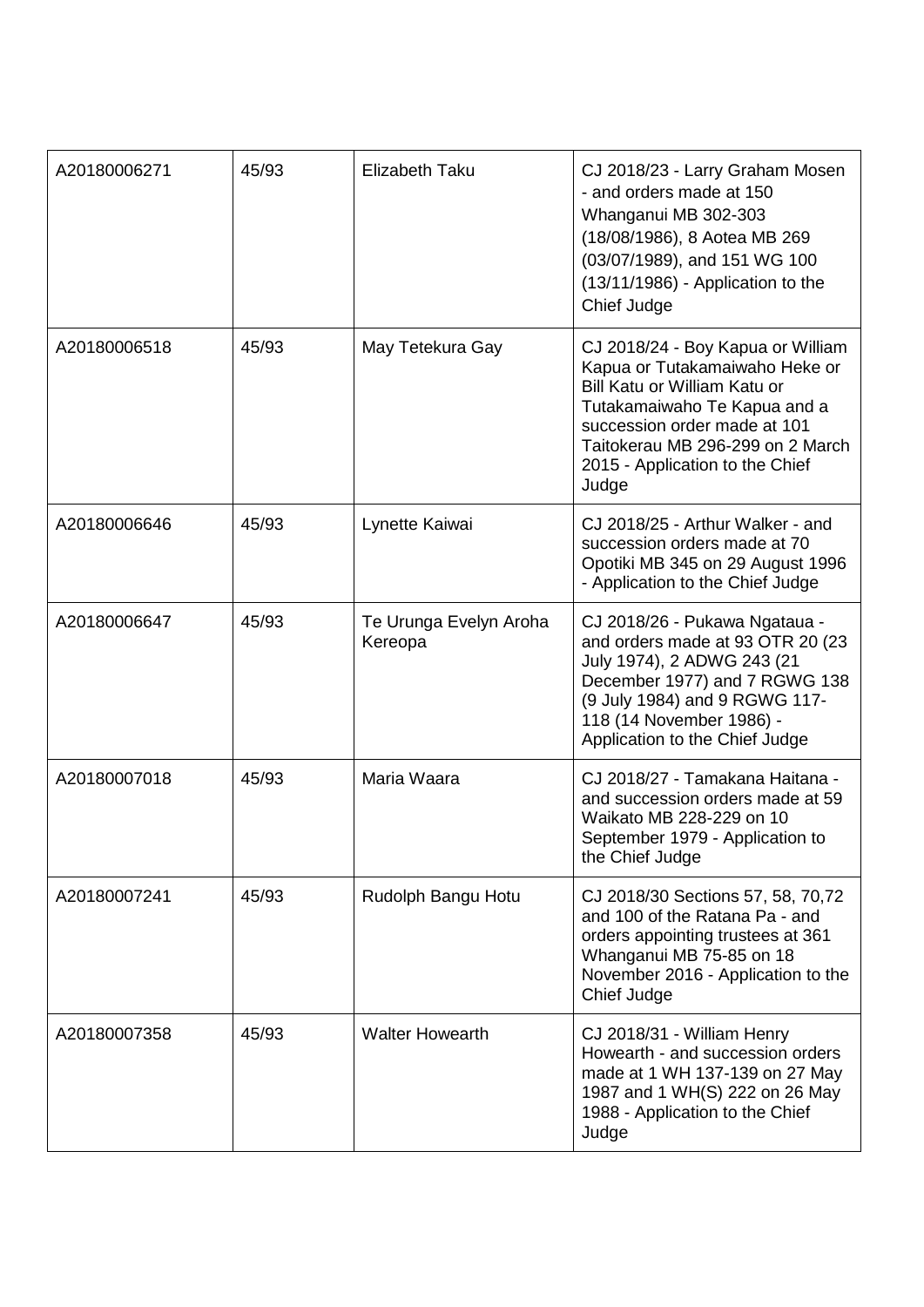| A20180007651 | 45/93 | James Muir Remi                       | CJ 2018/32 - Te Raupo Block -<br>and a vesting order made at 145<br>Taitokerau MB 224-226 on 6<br>December 2016 - Application to<br>the Chief Judge                                                                              |
|--------------|-------|---------------------------------------|----------------------------------------------------------------------------------------------------------------------------------------------------------------------------------------------------------------------------------|
| A20180007858 | 43/93 | <b>Christine Hayde</b>                | Estate of Reweti Te Rakaherea -<br>Rehearing of application<br>A20090018306                                                                                                                                                      |
| A20180008105 | 45/93 | Rees Tapsell, David<br><b>Tapsell</b> | CJ 2018/34 - Peter Wilfred Tapsell<br>- Ngati Whakaue Tribal Lands<br>Incorporation - and succession<br>orders made at 70 Waiariki MB 18-<br>20 on 4 February 2013 -<br>Application to the Chief Judge                           |
| A20180008198 | 45/93 | Derek Rakatau (Snr)                   | CJ 2018/35_ Puhirere Komero or<br>Puhirere Te Manga and orders<br>made at 84 Taupo MB 266 - 267 (5<br>January 2007) and 83 Waiariki MB<br>205-207 (25 September 2013)                                                            |
| A20180008228 | 45/93 | Gordon Banfield                       | CJ 2018/43 Pukekiwi Block - and<br>an order made at 10 Kaikohe MB<br>46 (23 March 1977) - Application to<br>the Chief Judge                                                                                                      |
| A20180008550 | 45/93 | Hana Johanson                         | Tokaipuritia Williams - and orders<br>made at 38 KH 257-259 on 1<br>August 2006, 41 KH 116-121 on 15<br>May 2007, 60 TTK 219-221 on 24<br>April 2013 and 102 TTK 216-222<br>on 19 March 2015 - Application to<br>the Chief Judge |